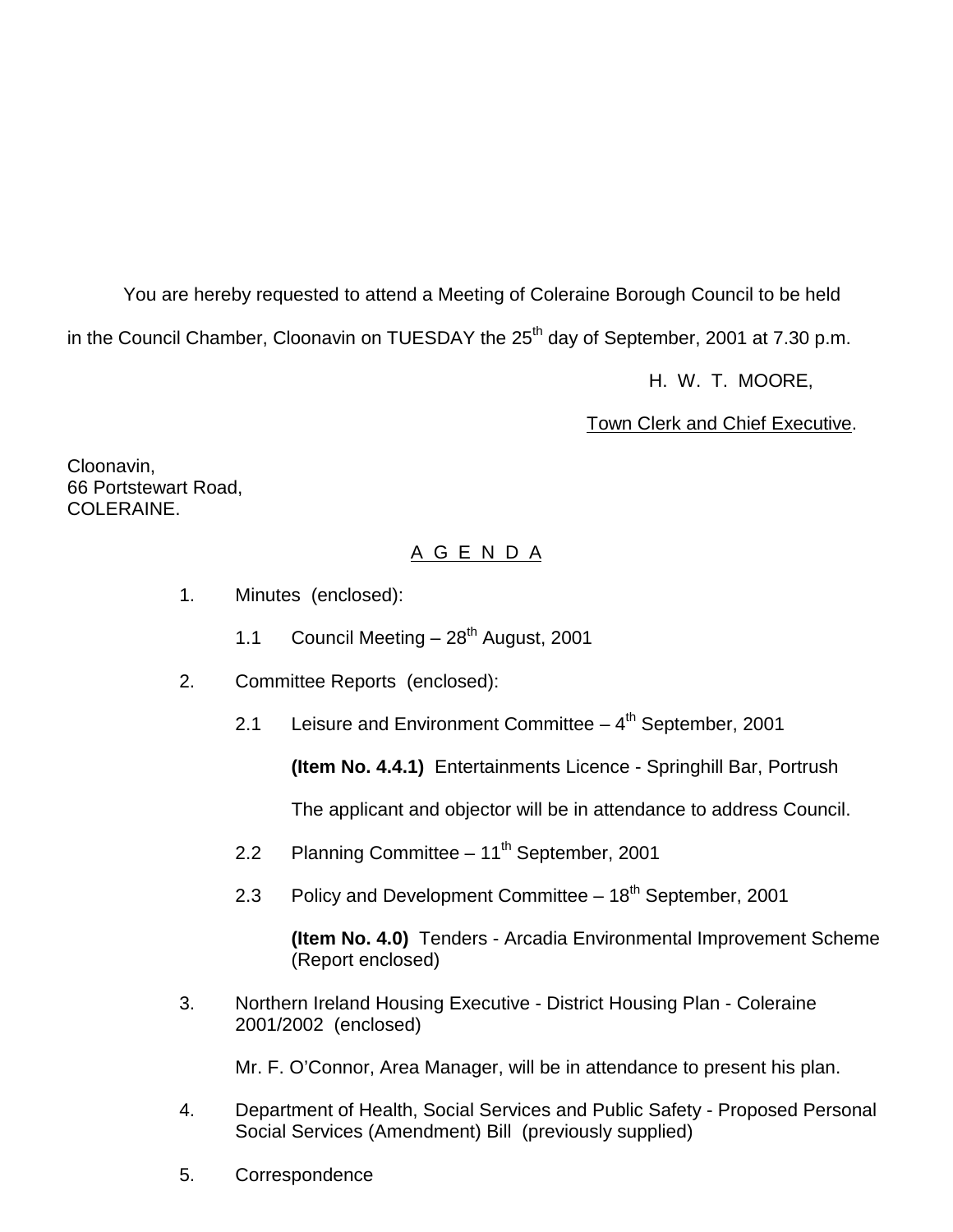6. Documents for Sealing

# **Enclosed for Information:**

Minutes of the meeting of the Northern Health and Social Services Council of 6<sup>th</sup> June, 2001

To: Each Member of Council. 2001. 21<sup>st</sup> September, 2001.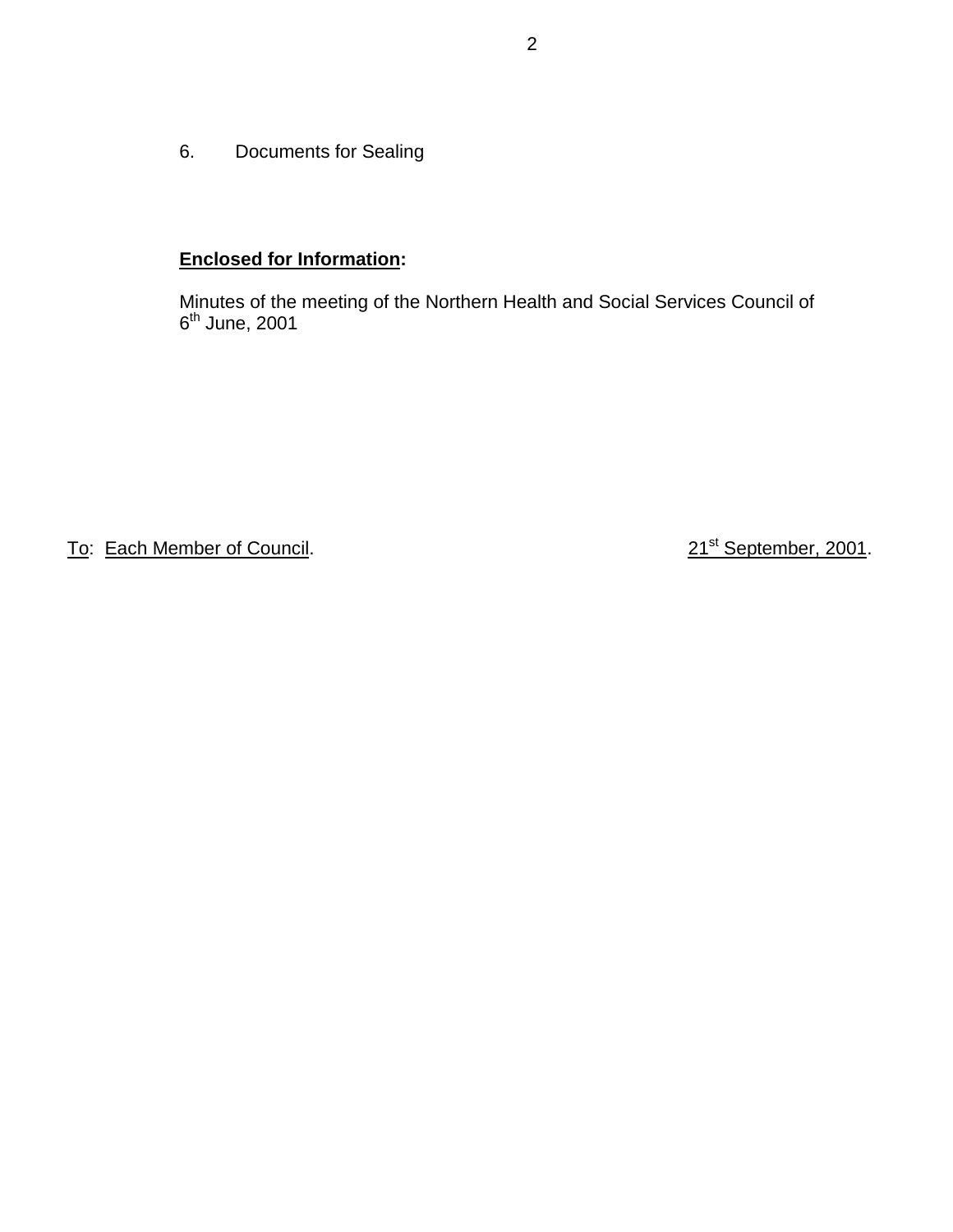## **COLERAINE BOROUGH COUNCIL**

Minutes of proceedings of Coleraine Borough Council held in the Council Chamber, Cloonavin on Tuesday, 28<sup>th</sup> August, 2001 at 7.30 p.m.

**Convened:** As per Notice attached **Present:** The Deputy Mayor, Councillor R. D. Stewart, in the Chair **Aldermen** P. E. A. Armitage (Mrs.) B. Leonard E. T. Black (Mrs.) W. J. McClure W. T. Creelman **Councillors** C. S. Alexander (Ms.) D. McClarty O. M. Church (Mrs.) G. L. McLaughlin T. J. Deans R. A. McPherson E. P. Fielding (Mrs.) A. McQuillan N. F. Hillis E. M. Mullan W. A. King W. J. Watt **Officers in** Attendance: Town Clerk and Chief Executive, Director of Leisure Services, Director of Corporate Services, Director of Environmental Health, Director of Technical Services, Policy Development Officer, Principal Administrative Officer and Administrative Assistant **Apologies:** The Mayor, Councillors Barbour and Mrs. Johnston

#### **1.0 MINUTES**

The Minutes of the Annual Meeting of  $18<sup>th</sup>$  June, 2001 and the Council Meeting of  $26<sup>th</sup>$ June, 2001 were confirmed and signed.

Matters arising:

| Annual Meeting -     | It was agreed that Councillor McQuillan replace |
|----------------------|-------------------------------------------------|
| Castlerock Community | Alderman Creelman as a representative on        |
| Association          | Castlerock Community Association.               |
|                      |                                                 |

The two representatives would, therefore, be Councillors King and McQuillan.

#### **2.0 COMMITTEE REPORTS**

| 2.1 | <b>Planning Committee -</b><br>26 <sup>th</sup> June, 2001 | The Chairman, Councillor Mrs. Church, moved<br>the adoption of the Planning Committee Report;<br>this was duly seconded by Alderman Mrs. Armitage<br>and agreed. |
|-----|------------------------------------------------------------|------------------------------------------------------------------------------------------------------------------------------------------------------------------|
|     |                                                            |                                                                                                                                                                  |

2.2 Leisure and Environment The Chairman, Councillor McPherson, moved Committee **the adoption of the Leisure and Environment** Committee Report; this was duly seconded by Alderman Mrs. Black and agreed.

Matters arising: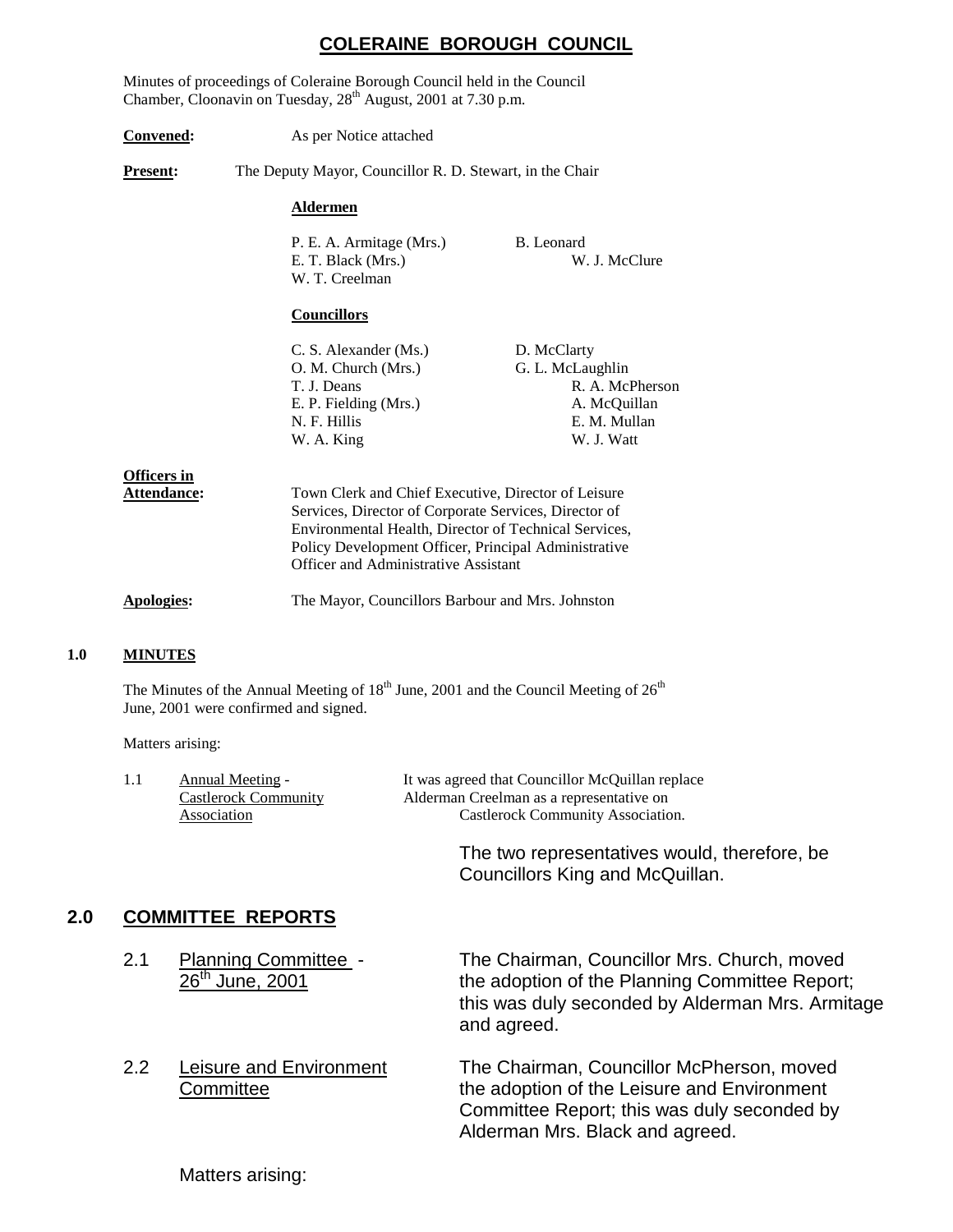|     | <b>Ballerin and Ringsend</b><br>2.2.1<br><b>Development Group</b> | Councillor Mullan extended thanks from the<br>Organising Committee of Ballerin and Ringsend<br>Development Group for Council's contribution to<br>the Ballerin and Ringsend Festival.                                              |
|-----|-------------------------------------------------------------------|------------------------------------------------------------------------------------------------------------------------------------------------------------------------------------------------------------------------------------|
| 2.3 | <b>Police Liaison Committee</b>                                   | In the absence of the Chairman, Councillor Mrs.<br>Church moved the adoption of the Police Liaison<br>Committee Report; this was duly seconded by<br>Alderman McClure and agreed.                                                  |
|     | Matters arising:                                                  |                                                                                                                                                                                                                                    |
|     | 2.3.1 S.D.L.P. Members                                            | Members were advised that it was the<br>S.D.L.P.'s policy for their members not to attend<br>Police Liaison Committee Meetings. However,<br>members of the S.D.L.P. consulted on a regular<br>basis with the R.U.C. at all levels. |
| 2.4 | Planning Committee -<br>14 <sup>th</sup> August, 2001             | The Chairman, Councillor Mrs. Church, moved<br>the adoption of the Planning Committee Report;<br>this was duly seconded by Councillor Ms.<br>Alexander and agreed.                                                                 |
| 2.5 | <b>Policy and Development</b><br>Committee                        | In the absence of the Chairman, the Vice<br>Chairman, Councillor Watt moved the adoption<br>of the Policy and Development Committee Report;<br>this was duly seconded by Councillor<br>McClarty.                                   |
|     | Matters arising:                                                  |                                                                                                                                                                                                                                    |
|     | 2.5.1                                                             | Appointment of Coleraine Following discussion it was proposed by                                                                                                                                                                   |

Harbour Commissioners Councillor Watt and seconded by Councillor McClarty:

That Council adopt option (c).

On being put to the Meeting the proposal was lost, seven members voting in favour and nine members voting against.

The Committee Report was, therefore, adopted.

## **3.0 TEMPORARY COMPOUND - PARKER AVENUE, PORTRUSH**

Reported that a request had been received from Conway Contractors for permission to use an area of open space adjacent to 73 Parker Avenue, Portrush for 40 weeks as a temporary builders compound for site offices and stores while refurbishing the houses in Parker Avenue. Agreed that permission be granted subject to the usual conditions.

# **4.0 DEVELOPING A REGIONAL TRANSPORTATION**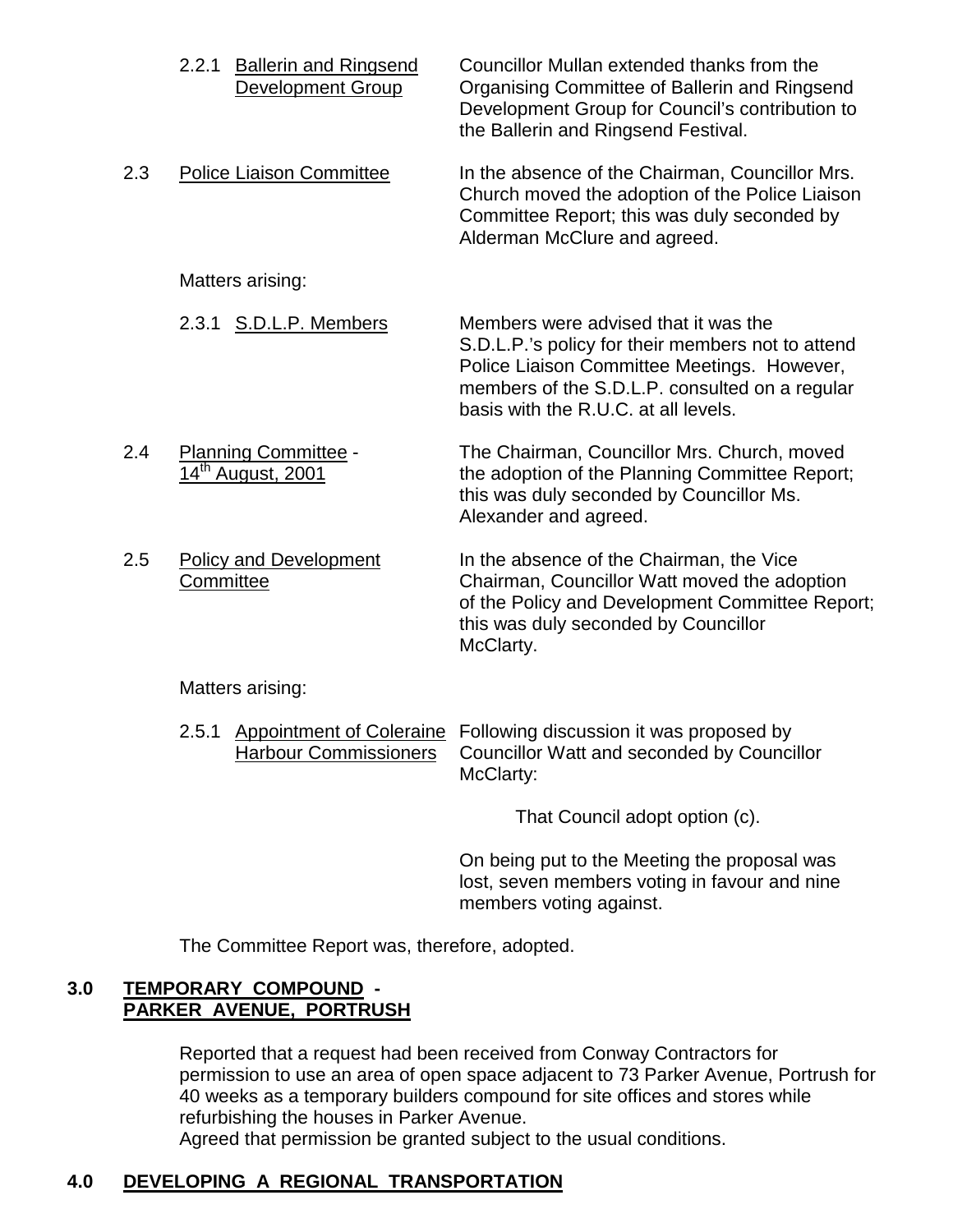# **STRATEGY: CONSULTATION CONFERENCE**

Reported that the Department for Regional Development - Developing a Regional Transportation Strategy: Consultation Conference would be held at the Stormont Hotel, Belfast on Friday, 28<sup>th</sup> September, 2001.

It was agreed that the Chairman and Vice Chairman of the Policy and Development Committee attend (Councillors Bradley and Watt).

#### **5.0 ELECTION POSTERS**

Read letter from the Planning Service regarding a number of election posters which had not been removed following the recent elections.

Noted.

## **6.0 NORTHERN HEALTH AND SOCIAL SERVICES BOARD**

Tabled:

Minutes of the Northern Health and Social Services Board dated  $24<sup>th</sup>$  May, 2001.

## **7.0 NORTH-EASTERN EDUCATION AND LIBRARY BOARD**

Tabled:

Minutes of the North-Eastern Education and Library Board dated 24th April, 2001 and 29th May, 2001.

# **8.0 NORTHERN IRELAND OMBUDSMAN**

Tabled:

Annual Report of the Assembly Ombudsman for Northern Ireland and the Northern Ireland Commissioner for Complaints 2000-2001.

# **9.0 NORTHERN IRELAND HOUSING EXECUTIVE**

Tabled:

- (a) Northern Ireland Housing Executive Quarterly Progress Report for the period April - June 2001;
- (b) Corporate and Business Plans 2001/2002 2003/2004.

#### **10.0 OFFICE OF THE FIRST MINISTER AND DEPUTY FIRST MINSTER**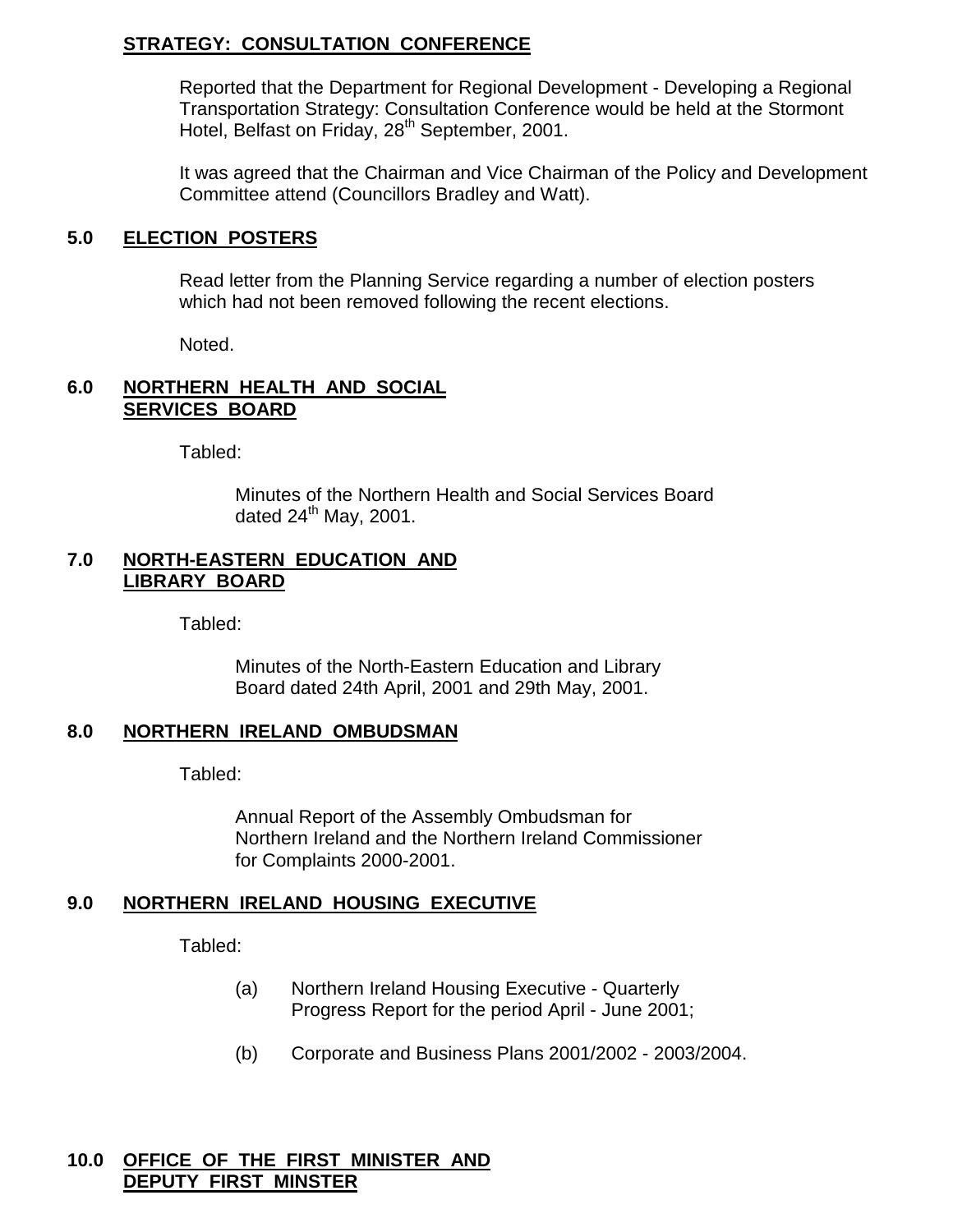# Tabled:

Protecting our Children's Rights – A consultation paper on A Commissioner for Children for Northern Ireland.

# **11.0 DOCUMENTS FOR SEALING**

Resolved:

That the following documents be sealed:

| 1. Lease and Counterpart               | Former Ballyrashane Reservoir,<br>Creamery Road, Coleraine;<br>Council with William Magee,<br>21 University Park, Coleraine and<br>Stephen Smyth, 1 Park Street,<br>Coleraine.                                  |
|----------------------------------------|-----------------------------------------------------------------------------------------------------------------------------------------------------------------------------------------------------------------|
| 2. Contract Document<br>(in duplicate) | Provision of two interactive game<br>areas at The Dunluce Centre viz.<br>'The Dunluce Treasure Fortress'<br>and 'Finn McCool's Adventure<br>Playground'.<br>Council and Megazone Technology Ltd.,<br>Leicester. |
| 3. Small Dwelling Loan Receipt         | Mr. W. J. Dunlop, 42 Causeway Street,<br>Portrush.                                                                                                                                                              |
| 4. Deed and Counterpart                | Land at Creamery Road, Coleraine;<br><b>Council to Coronation Sports and Social</b><br>Club, Ballyrashane, Coleraine.                                                                                           |
| 5. Cemetery Titles                     | Grant of Right of Burial Deeds - Register<br>Nos. 2725 - 2730 inclusive:                                                                                                                                        |
|                                        | Coleraine<br>3                                                                                                                                                                                                  |
|                                        | 3<br>Portstewart                                                                                                                                                                                                |
|                                        |                                                                                                                                                                                                                 |

Advanced Deed – Register No. 0022

Portstewart 1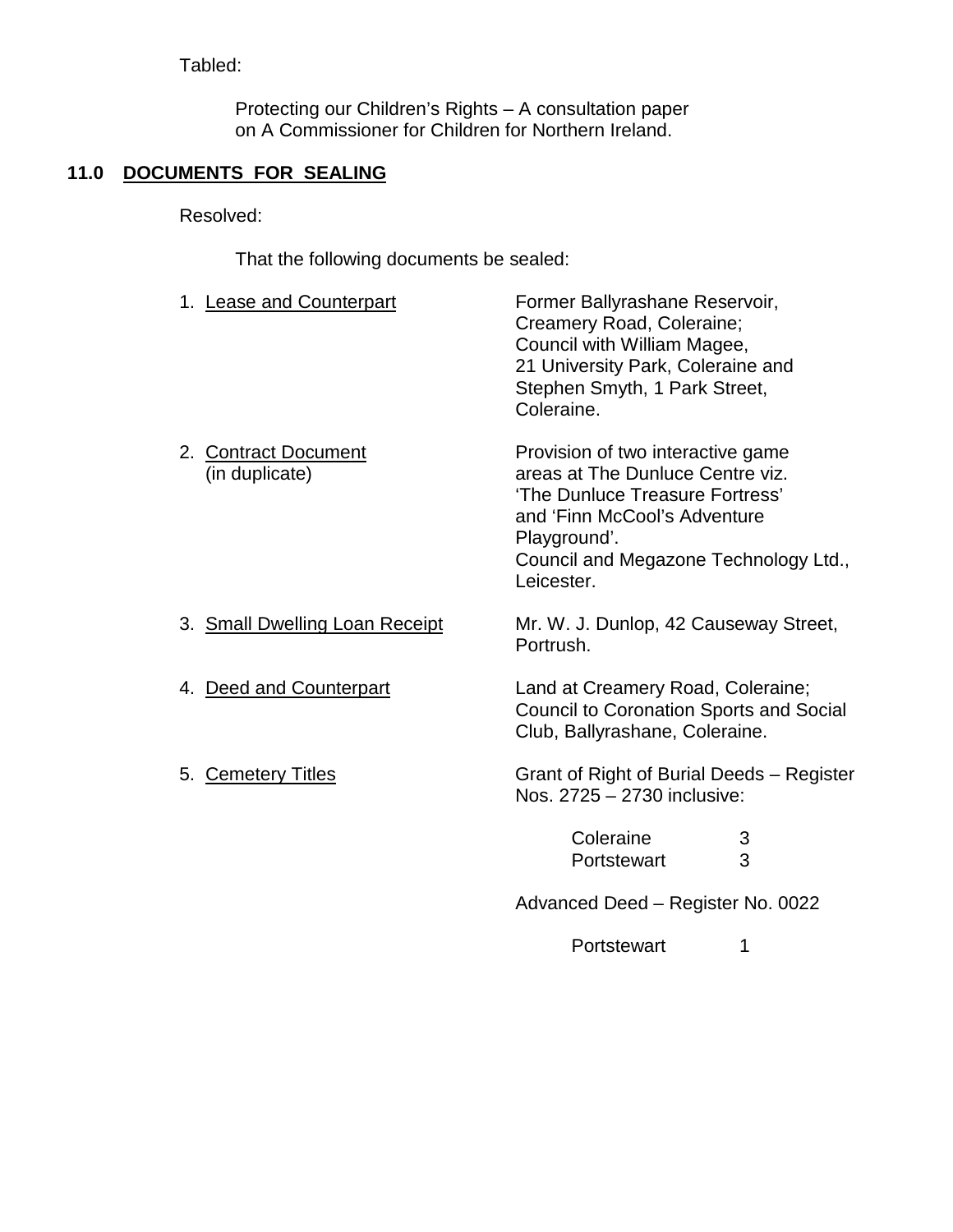## **LEISURE AND ENVIRONMENT COMMITTEE**

#### **4th September, 2001.**

**Present:** Councillor R. A. McPherson, in the Chair

The Mayor, Councillor J. J. Dallat (Items 2.1 - 10.0)

#### Aldermen

P. E. A. Armitage (Mrs.) W. T. Creelman  $($ ltems  $1.0 - 3.0)$  B. Leonard E. T. Black (Mrs.) W. J. McClure (Items 1.0 - 3.0)

## **Councillors**

D. D. Barbour (Items 1.0 - 3.0) (Items 1.0 - 3.0) W. A. King J. M. Bradley D. McClarty O. M. Church (Mrs.) (Items 1.0 - 3.0) T. J. Deans A. McQuillan E. P. Fielding (Mrs.) E. M. Mullan N. F. Hillis W. J. Watt

C. S. Alexander (Ms.) E. A. Johnston (Mrs.)

#### **Officers in**

**Attendance:** Director of Leisure Services, Director of Technical Services (Items 2.1 - 10.0), Director of Environmental Health, Leisure Services Officer, Senior Technical Officer (Items 2.2 - 5.2), Principal Administrative Officers, Administrative Officer and Administrative Assistant

**Apologies:** The Deputy Mayor and Councillor McLaughlin

#### **1.0 WELCOME**

The Chairman welcomed everyone to the meeting.

#### **2.0 LEISURE SERVICES REPORT**

The Report of the Director of Leisure Services was considered (previously supplied).

Matters arising:

| 2.1 | <b>Warren Pavilion, Portstewart</b> | Members viewed sketch plans for the replacement<br>pavilions at The Warren, Portstewart.        |
|-----|-------------------------------------|-------------------------------------------------------------------------------------------------|
|     |                                     | Following discussion it was proposed by Councillor<br>Watt, seconded by Councillor McClarty and |

recommended:

That Council proceed with this scheme at an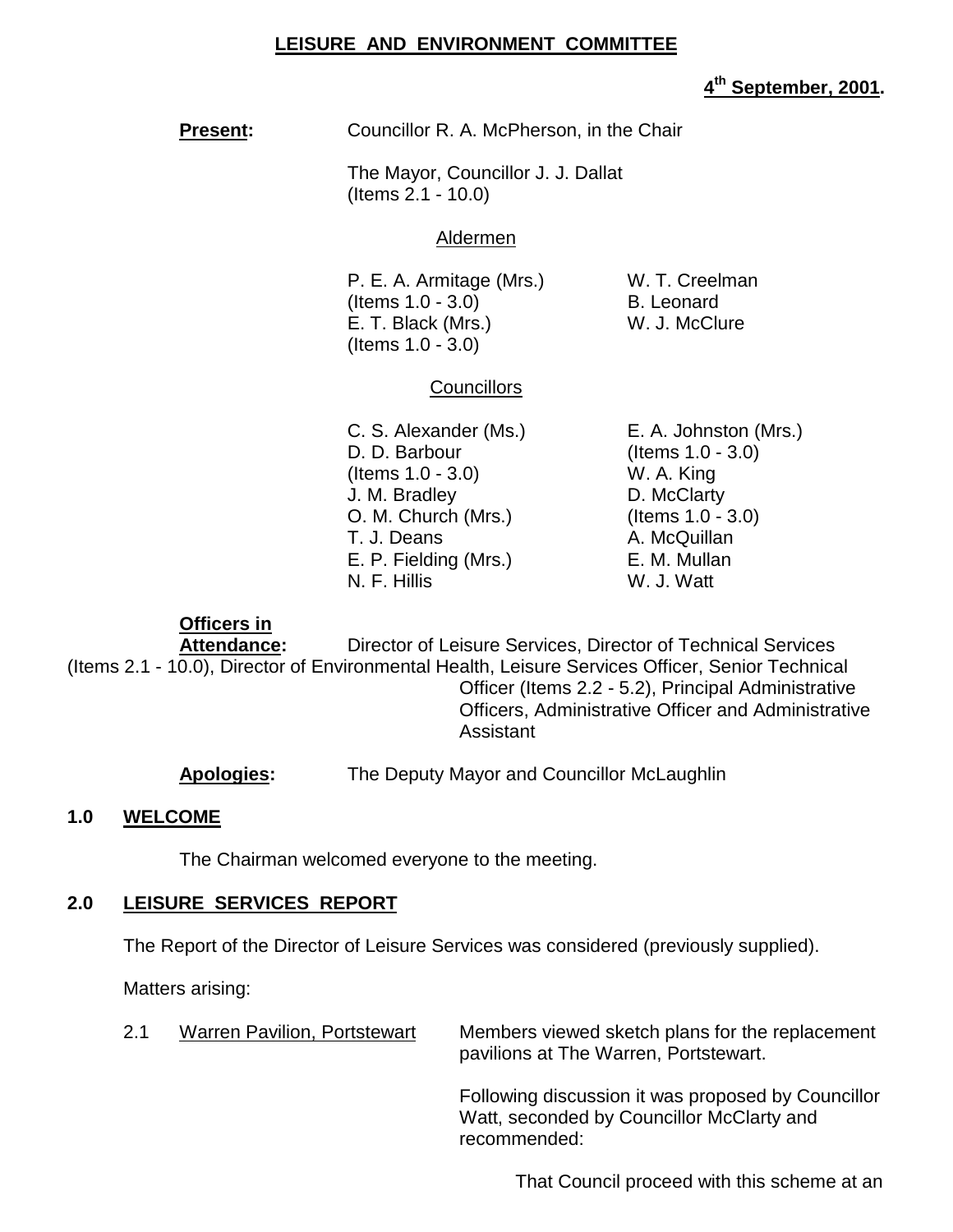estimated cost of £360,000. It was noted that the Bowling Club would be consulted.

2.2 Anderson Park - Coleraine The Patton Group had requested Council to release a small area of ground at Anderson Park adjacent to their apartment development at Brook Street to accommodate underground gas tanks. To assist with the development of Anderson Park the Patton Group would be willing to transfer to Council a strip of land which would link Anderson Park to Brook Street, as detailed in the report.

Council is recommended to agree to:

- (a) Provide a path from Anderson Park to Brook Street as detailed;
- (b) Release the small area of land requested to the Patton Group subject to the usual conditions.

2.2.1 Official Opening Committee congratulated the Director of Leisure Services on the successful official opening of the first phase of the new Anderson Park.

> In response to a query the Director of Leisure Services advised that additional seating could be provided as required.

2.3 Anderson Park - Phase II Committee noted that MWA Partnership had been briefed on the requirements for the Phoenix Peace Fountain and the Phase II improvements.

> Plans would be available for consideration at the October meeting of Committee.

2.4 Kilrea Sports Hall Council is recommended to agree to the Centre being managed and promoted by Council with a staffing structure, as detailed in the report.

> Car parking provision at this location would be kept under review.

> In response to a query the Leisure Services Officer advised that an art class could be accommodated within the Centre.

2.5 Ballysally Youth and Community Council is recommended to agree to the appoint-Centre ment of a part-time Community Development Officer (20 hours per week) for Ballysally Youth and Community Centre, as detailed in the report.

## 2.6 Skateboarding Consideration was given to the report on this topic and how Council could progress this project.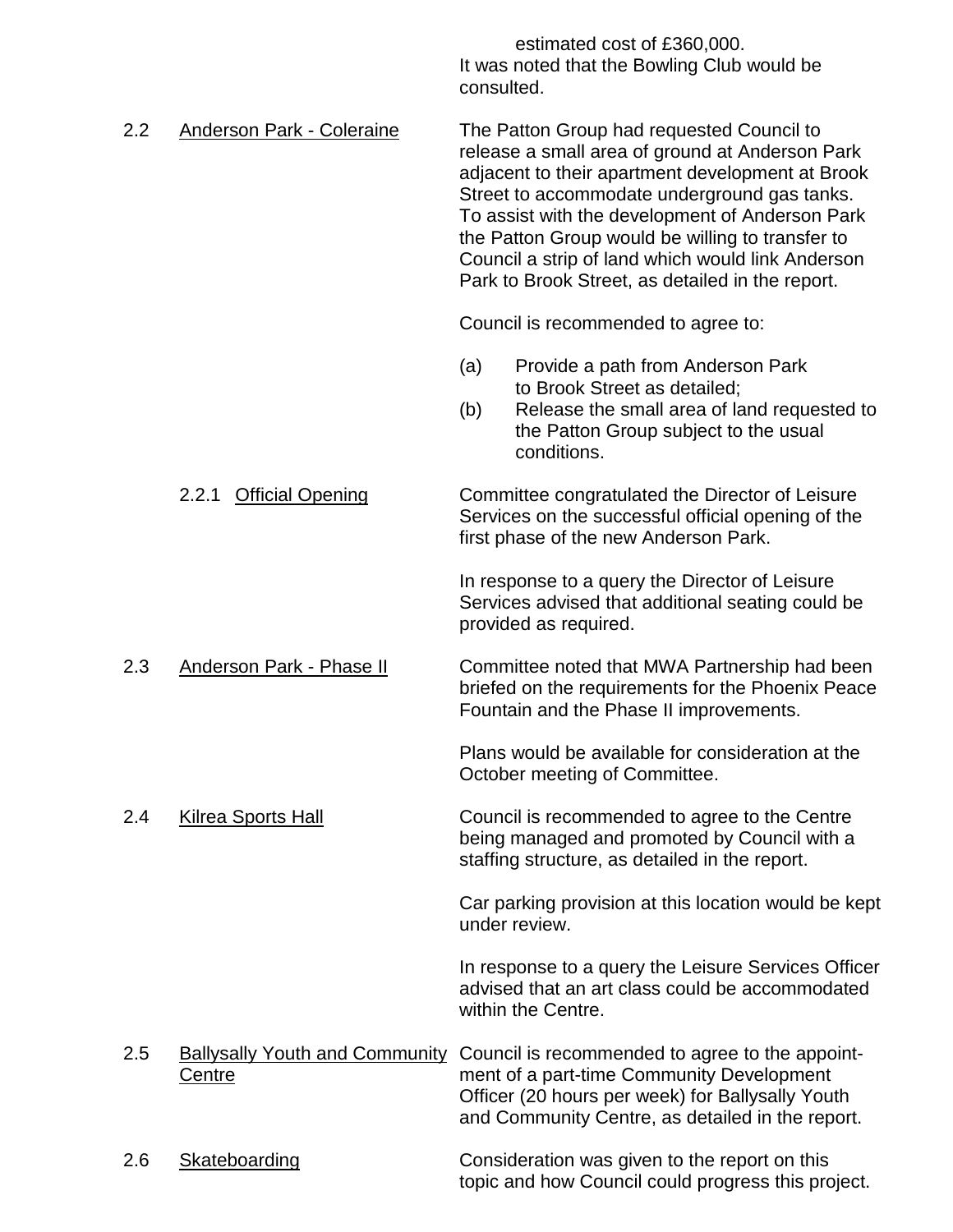Following discussion it was recommended that Council:

(a) Work in partnership with other statutory and voluntary groups through the establishment of a local skateboarding partnership to address all relevant issues.

> It was further recommended that Alderman Leonard and Councillors Ms. Alexander, Bradley and McClarty represent Council on the partnership.

(b) Undertake a feasibility study to consider various options, analyse the market and identify costs associated with the provision of a permanent facility.

# 2.7 Commonwealth Games The Northern Ireland Commonwealth Games Council had requested financial assistance from Council towards the costs of a team representing the Province participating in the 2002 Commonwealth Games in Manchester.

Following a full discussion it was agreed that representatives from the Games Council be invited to address a future meeting of Committee to facilitate consideration of an appropriate financial contribution.

- 2.8 North East School of Sport Council is recommended to agree to contribute £2,000 towards the cost of staging the North East School of Sport over the Halloween period -  $1<sup>st</sup>$  -  $2<sup>nd</sup>$  November, 2001.
- 2.9 Request for Assistance Council had been requested to make a financial Garvagh Clydesdale and contribution towards the cost of staging the Annual Vintage Vehicle Club Show and Fun Day that had been held in Garvagh on 1<sup>st</sup> September, 2001.

Following discussion it was proposed by Councillor McQuillan, seconded by Alderman McClure and recommended:

> That Council make a financial contribution of £500.

2.10 Coleraine International Committee noted that the International Choral Choral Festival Festival would be held at the University of Ulster on  $15^{th}$  -  $16^{th}$  March, 2002, as detailed in the report.

# **3.0 DIRECTOR OF LEISURE SERVICES**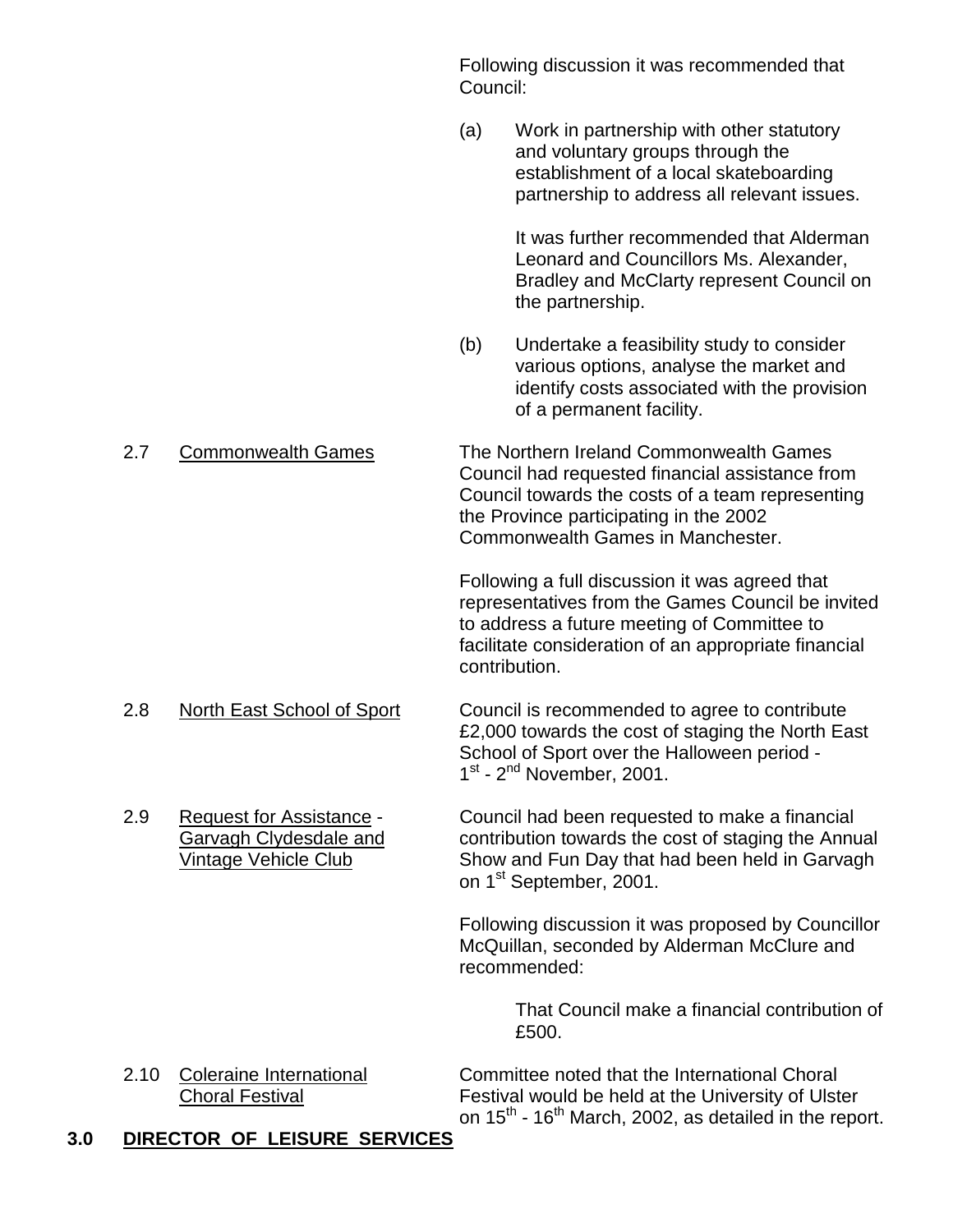As this was Mr. Lee's last attendance at Committee prior to his forthcoming retirement the Chairman and members paid warm tribute to his dedicated service to Council. Committee extended best wishes for a long and happy retirement.

It was proposed by Councillor Watt, seconded by Councillor McClarty and unanimously recommended that Mr. Lee be granted honorary life membership of Coleraine Leisure Centre.

Mr. Lee thanked members for their kind remarks and the offer of honorary life membership of Coleraine Leisure Centre which he would be delighted to accept. He also reflected on the provision of leisure facilities by Council over the years.

Committee also extended best wishes to Mr. Curry on his appointment to the post of Director of Leisure Services.

## **4.0 TECHNICAL SERVICES REPORT**

The Report of the Director of Technical Services was considered (previously supplied).

Matters arising:

| 4.1 | Arcadia Improvement Scheme -<br>Phase I              | Tenders had been received from the select list of<br>six firms for the main contract for Phase 1 of the<br>Arcadia Improvement Scheme, Portrush. Tenders<br>had also been received for the Electrical and<br>Mechanical Services sub-contracts. These tenders<br>were being evaluated and the consultants,<br>Ferguson McIIveen, would present their report at<br>the September meeting of the Policy and<br>Development Committee. |
|-----|------------------------------------------------------|-------------------------------------------------------------------------------------------------------------------------------------------------------------------------------------------------------------------------------------------------------------------------------------------------------------------------------------------------------------------------------------------------------------------------------------|
|     |                                                      | Noted.                                                                                                                                                                                                                                                                                                                                                                                                                              |
| 4.2 | <b>Portstewart Sewerage</b><br>Improvement - Stage 4 | Department of Regional Development Water<br>Service was proposing to lay two lengths of storm<br>water sewer to alleviate pressure on the combined<br>sewerage system at The Promenade, Portstewart.                                                                                                                                                                                                                                |
|     |                                                      | Council is recommended to support the proposal.                                                                                                                                                                                                                                                                                                                                                                                     |
|     |                                                      | The Director of Technical Services would remind<br>Water Service to liaise with other utilities planning<br>works at this location.                                                                                                                                                                                                                                                                                                 |
| 4.3 | <b>Eco Energy</b>                                    | Northern Ireland Electricity had introduced an<br>alternative source of electricity in the form of Eco<br>Energy generated from renewable energy such as<br>wind power. Council along with other commercial<br>customers had been invited to use this new<br>resource.                                                                                                                                                              |
|     |                                                      | Using the new form in all council properties would<br>increase the annual cost of electricity, as detailed<br>in the report, by approximately £6,200. This                                                                                                                                                                                                                                                                          |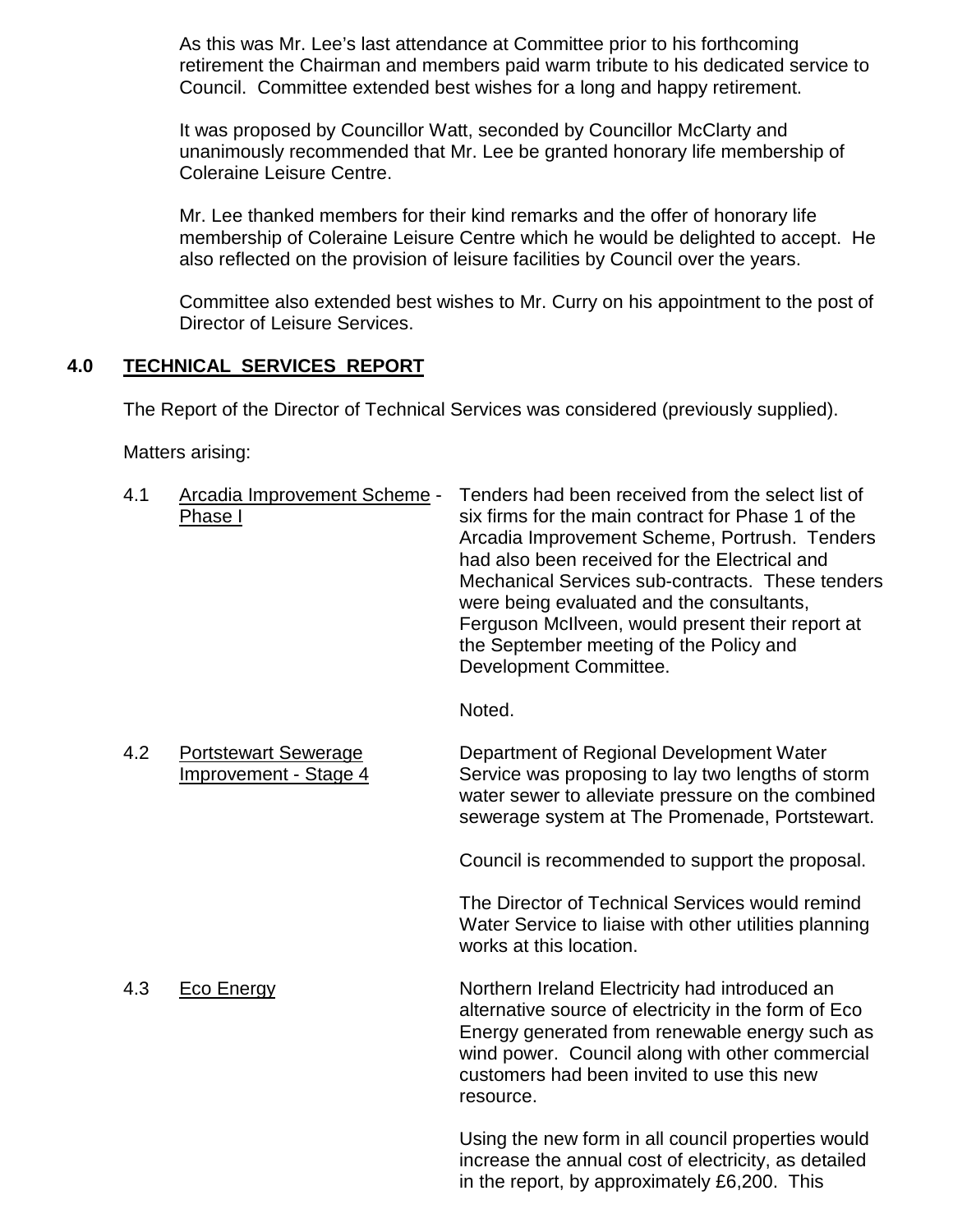represented an increase of 2.7% on the present total energy costs of £229,000.

Following discussion it was proposed by Councillor Ms. Alexander, seconded by Councillor Watt and recommended that Council participate in this scheme by making a commitment for all of its properties.

Committee noted that energy conservation within Council properties was being considered as part of the current best value programme.

#### 4.4 Entertainments Licence

|     | 4.4.1 | Springhill Bar -<br>15-17 Causeway Street,<br>Portrush | Committee noted that as an objection had been<br>received to the application for renewal of the<br>entertainments licence this matter would be<br>deferred to the September meeting of Council. |
|-----|-------|--------------------------------------------------------|-------------------------------------------------------------------------------------------------------------------------------------------------------------------------------------------------|
|     |       |                                                        | Both the applicant and objector would be given the<br>opportunity to address Council.                                                                                                           |
| 4.5 |       | <b>Building Control</b>                                |                                                                                                                                                                                                 |
|     | 4.5.1 | Approvals                                              | Approval had been given for seventy-one<br>applications.                                                                                                                                        |
| 4.6 |       | For Information                                        | The Director of Technical Services included<br>information in his report on the following:                                                                                                      |
|     |       |                                                        | Off Street Car Parking (Amendment No. 3)<br>Order 2001.                                                                                                                                         |

## **5.0 ENVIRONMENTAL HEALTH REPORT**

The Report of the Director of Environmental Health was considered (previously supplied).

| 5.2 | <b>Local Authority Food Law</b><br><b>Enforcement - Food Service</b><br>Delivery Plan | Consideration was given to the Food Service Plan<br>2001/2002 (previously supplied).                                                                                               |
|-----|---------------------------------------------------------------------------------------|------------------------------------------------------------------------------------------------------------------------------------------------------------------------------------|
|     |                                                                                       | Committee noted that food hygiene and food<br>standards enforcement activity in the lower risk<br>categories, as detailed in the report, would be<br>curtailed during this period. |
|     |                                                                                       | Following discussion it was proposed by Councillor<br>Mullan, seconded by the Mayor and recommended:                                                                               |

That Council formally approve the Food Service Delivery Plan 2001/02. The Plan would be forwarded to The Food Standards Agency.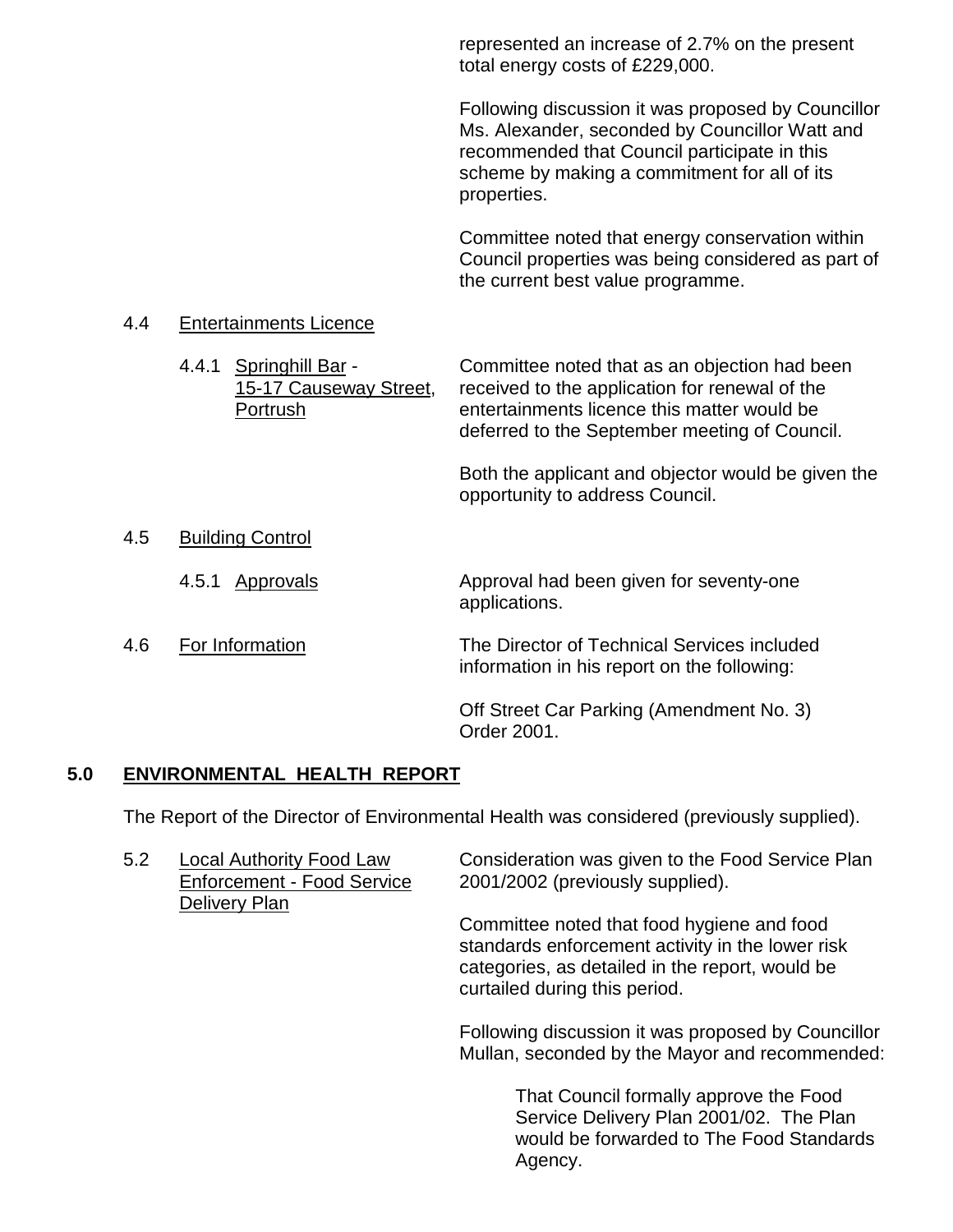5.3 Dog Service **As part of initiatives arising from the Best Value** process to raise the profile of the dog warden service and promote responsible dog ownership, sponsorship had been obtained to introduce an award scheme, as detailed in the report. Dog owners meeting the set criteria may be stopped by the wardens and given a £5.00 voucher as a reward for their responsible behaviour.

Committee welcomed this scheme.

5.4 Food Standards Agency - Committee noted that notification had been Audit received from the Food Standards Agency that following two pilot audits of Environmental Health Departments, five formal audits would now be carried out and that Coleraine would be included.

#### **6.0 SUSTAINABLE NORTHERN IRELAND PROGRAMME**

Tabled:

Annual Report - April 2000 - March 2001

## **7.0 ENVIRONMENT AND HERITAGE SERVICE**

Tabled:

- (a) Annual Report and Accounts 2000 2001
- (b) Corporate and Business Plan 2001/2004

#### **8.0 URBAN REGENERATION IN NORTHERN IRELAND NEIGHBOURHOOD RENEWAL STRATEGY - CONSULTATION**

Reported that a number of regional workshops had been arranged by the Department for Social Development (N.I.) to discuss the strategy proposals for the Province.

Members interested in attending any of the workshops were requested to notify the Principal Administrative Officer.

## **9.0 MEMBERS' TRAINING**

Reported that further induction training for new members - with other members welcome to attend had been arranged viz:

Monday,  $10^{th}$  September, 2001 - 2.15 p.m. - 5.00 p.m. Community Development - Tony McGonigle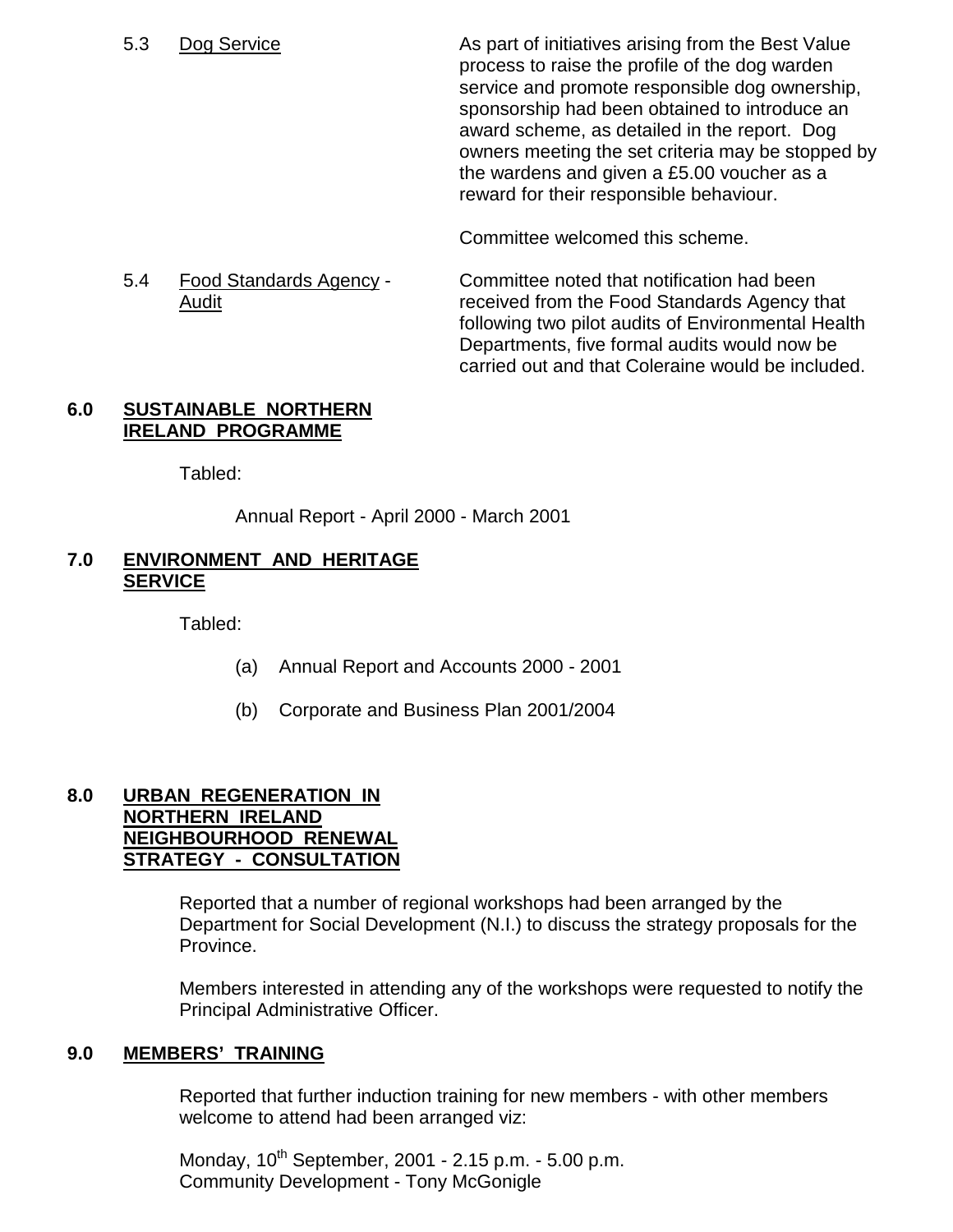CREDI - Paul Snelling/Derek Wilson

Tuesday, 18th September, 2001 - 2.15 p.m. - 5.00 p.m. Best Value and Equality - Paul Snelling

Members were also requested to return the completed form (previously supplied) regarding IT training sessions as dates were now being finalised.

Noted.

## **10.0 BALLYREAGH GOLF COURSE**

In response to a query the Director of Leisure Services advised that a scheme was being prepared for upgrading work at part of Ballyreagh Golf Course.

A report would be provided for a future meeting of Committee.

#### **PLANNING COMMITTEE**

**11th September, 2001.**

**Present:** Councillor O. M. Church (Mrs.) in the Chair

The Mayor, Councillor J. J. Dallat

The Deputy Mayor, Councillor R. D. Stewart  $(Items 3.1 - 6.0)$ 

**Aldermen**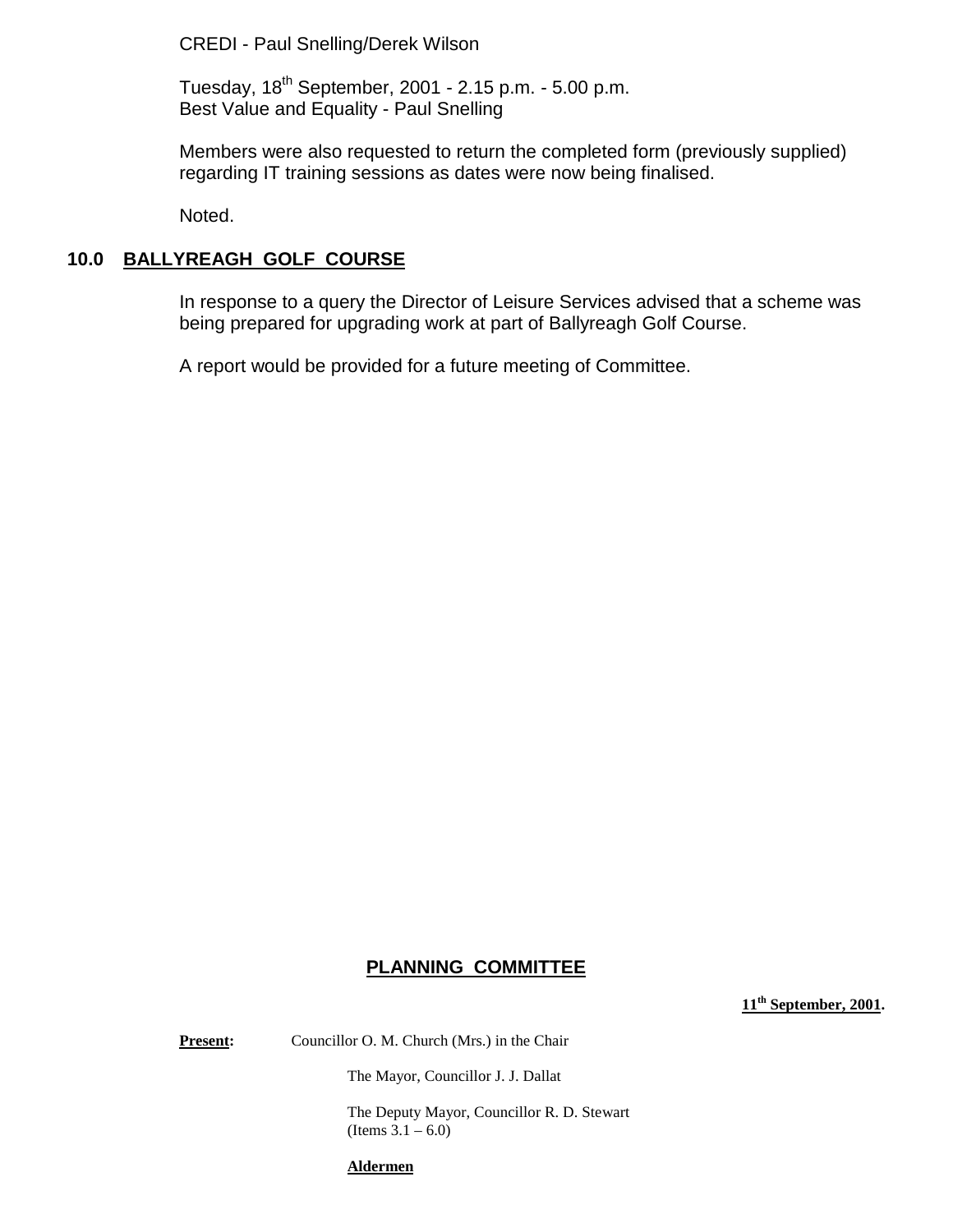|                                          | E. T. Black (Mrs.)                                                                                                                       | B. Leonard                                                                                                |
|------------------------------------------|------------------------------------------------------------------------------------------------------------------------------------------|-----------------------------------------------------------------------------------------------------------|
|                                          | W. T. Creelman                                                                                                                           | W. J. McClure                                                                                             |
|                                          | <b>Councillors</b>                                                                                                                       |                                                                                                           |
|                                          | C. S. Alexander (Ms.)<br>D. D. Barbour<br>J. M. Bradley<br>T. J. Deans<br>E. P. Fielding (Mrs.)<br>N. F. Hillis<br>E. A. Johnston (Mrs.) | G. L. McLaughlin<br>R. A. McPherson<br>A. McQuillan<br>(Items $1.0 - 3.8$ )<br>E. M. Mullan<br>W. J. Watt |
| Also in<br><b>Attendance:</b>            | Representatives from the Planning Service –<br>Mr. W. Robinson and Mr. P. Duffy                                                          |                                                                                                           |
| <b>Officers in</b><br><b>Attendance:</b> | Principal Administrative Officer, Senior Environmental<br>Health Officer and Administrative Assistant                                    |                                                                                                           |
| Apologies:                               | Alderman Mrs. Armitage, Councillors King and<br>McClarty                                                                                 |                                                                                                           |

#### **1.0 WELCOME**

The Chairman welcomed everyone to the Meeting.

#### **2.0 DISASTER - UNITED STATES OF AMERICA**

The Chairman referred to the tragic events which had happened today in the United States of America. As a mark of respect members and officers observed a minute's silence.

It was agreed that letters of condolence be forwarded to The Mayor of New York, The Mayor of Washington and The American Consulate in Belfast.

#### **3.0 PLANNING APPLICATIONS**

A list of eighty-eight applications was considered (previously supplied).

#### **Applications Deferred from Previous Meeting**

3.1 Application No. D1

C/2000/0898/F Redevelopment of site to provide residential development of 42 no. living units comprising of apartments and houses (detached, semi-detached and terraced) – Revised Scheme at 9 Dhu Varren, Portrush for Macson Developments

The opinion of the Planning Service was to approve.

Following discussion it was proposed by Councillor Watt and seconded by Councillor Mrs. Johnston:

> That the application be approved.

As an amendment it was proposed by Councillor Ms. Alexander and seconded by Councillor Hillis:

> That the application be referred to the Planning Service Management Board with a recommendation to refuse.

On being put to the Meeting the amendment was carried, fourteen members voting in favour and five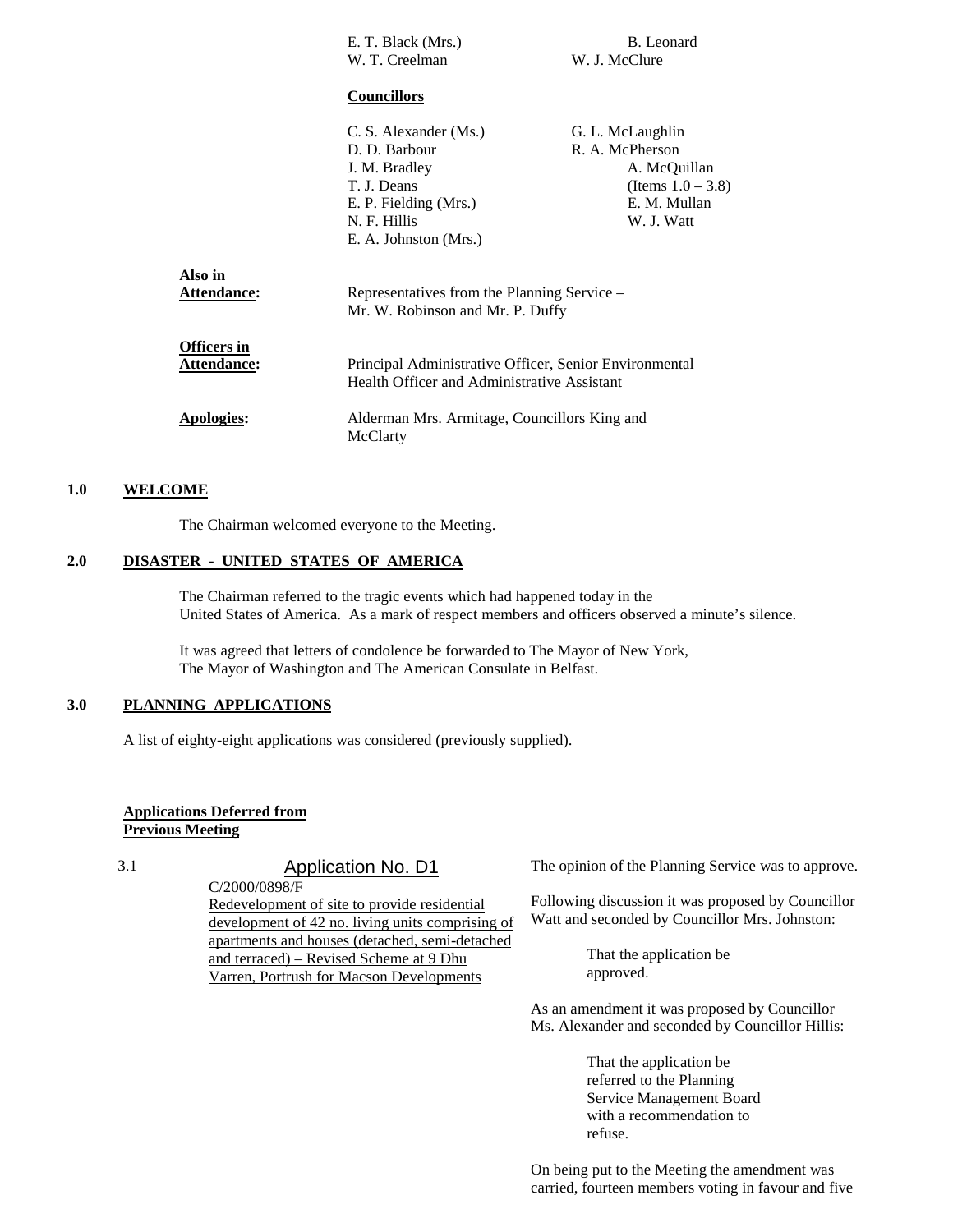Planning Service Management Board. 3.2 Application No. D2 C/2001/0294/O Proposed dwelling house on lands to south side of Ballinrees Lane, Coleraine for Mulrose Developments Application No. D3 C/2001/0306/O Proposed dwelling house on lands to south side of Ballinrees Lane, Coleraine for Mulrose Developments The opinion of the Planning Service was to refuse both applications. It was agreed that the applications be refused. 3.3 Application No. D4 C/2001/0308/F Single storey dwelling and garage opposite 58 Ballyrogan Road, Garvagh for Mrs. M. Doherty The opinion of the Planning Service was to approve. It was agreed that the application be approved subject to appropriate conditions. 3.4 Application No. D5 C/2001/0459/O Site for dwelling adjacent to 25 Boleran Park, Garvagh for Mr. J. McLaughlin The opinion of the Planning Service was to approve. It was agreed that the application be approved. 3.5 Application No. D6 C/2001/0475/F Amendment to existing Approval (C/2000/0371/F) to provide additional flat unit at  $4<sup>th</sup>$  floor level to give a total of 16 no. 2 bed. flats and minor amendments to elevations at Nos. 9 – 13 inclusive, Atlantic Circle, Portstewart for C. F. Homes The opinion of the Planning Service was to approve. It was agreed that the application be approved. 3.6 Application No. D7 C/2001/0488/O Site for dwelling on land adjacent to 17a Bath Terrace, Portrush for Mr. C. Metson The opinion of the Planning Service was to approve. It was agreed that the application be approved. 3.7 Application No. D8 C/2001/0497/O Site for a dwelling west of Upper Cool Glebe, Coolyvenny Road, Coleraine for Mr. Pollock The opinion of the Planning Service was to refuse. The application had now been withdrawn. 3.8 Application No. D9 C/2001/0522/O Site for dwelling at Belraugh Road, Ringsend, Coleraine for Mr. L. Moore The opinion of the Planning Service was to refuse. It was proposed by the Mayor and seconded by Councillor Mullan: That the application be approved. On being put to the Meeting the proposal was carried, eighteen members voting in favour and no one voting against.

members voting against.

The application would, therefore, be referred to the

3.9 Application No. D10 C/2001/0525/O Site for retirement farm dwelling on land at Bellaney Road, Bellaney, Coleraine for Mr. S. J. The opinion of the Planning Service was to refuse.

It was proposed by Councillor Mrs. Johnston, seconded by Councillor Barbour and agreed: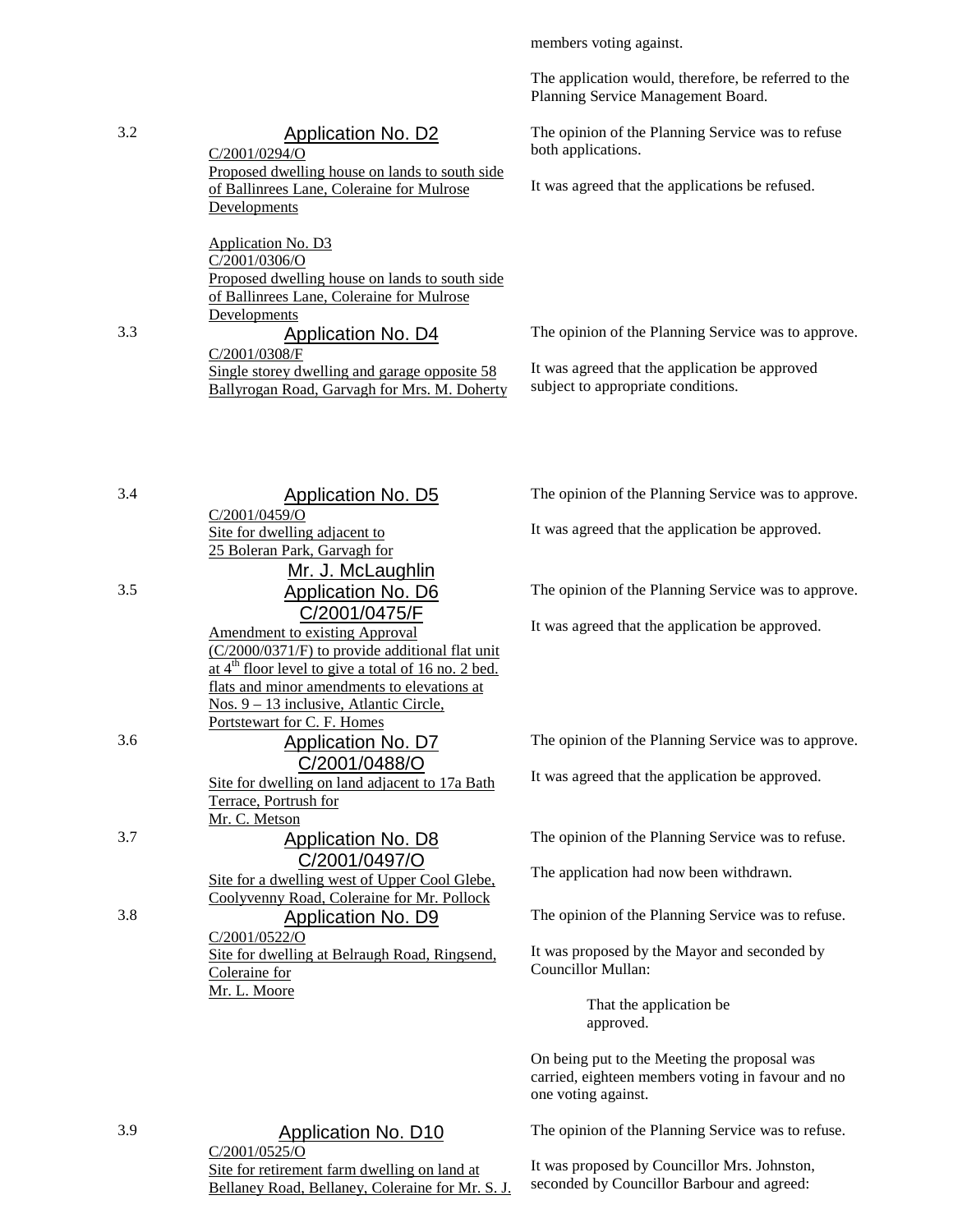It was agreed that the application be refused.

| 3.10 | <b>Application No. D11</b><br>C/2001/0526/O<br>Site for housing development adjacent to 80<br>Craigmore Road, Ringsend, Coleraine for<br>J. Bradley & Sons             | The opinion of the Planning Service was to refuse.<br>It was proposed by Councillor Watt, seconded by<br>Councillor Mullan and agreed:<br>That the application be<br>deferred for one month to<br>facilitate an office meeting.                                                                                                                 |
|------|------------------------------------------------------------------------------------------------------------------------------------------------------------------------|-------------------------------------------------------------------------------------------------------------------------------------------------------------------------------------------------------------------------------------------------------------------------------------------------------------------------------------------------|
| 3.11 | Site/Office Meetings -<br>Notification                                                                                                                                 | At this point in the Meeting reference was made to<br>the present procedure of members' notifying<br>applicants/agents of proposed site/office meetings.<br>It was agreed that the Principal Administrative<br>Officer contact neighbouring Councils to ascertain<br>their approach to such notification. Legal advice<br>would also be sought. |
| 3.12 | <b>Application No. D12</b>                                                                                                                                             | The opinion of the Planning Service was to refuse.                                                                                                                                                                                                                                                                                              |
|      | C/2001/0549/O<br>New dwelling at Craigaboney Road, Bushmills<br>(south of No. 11) for<br>Mr. H. B. McClean                                                             | The application had now been withdrawn.                                                                                                                                                                                                                                                                                                         |
| 3.13 | <b>Application No. D13</b>                                                                                                                                             | The opinion of the Planning Service was to refuse.                                                                                                                                                                                                                                                                                              |
|      | C/2001/0583/O<br>Site for dwelling and garage on land<br>adjacent to 115 Agivey Road, Kilrea<br>for Mr. B. Torrens                                                     | It was agreed that the application be deferred for<br>one month to facilitate an office meeting.                                                                                                                                                                                                                                                |
| 3.14 | <b>Application No. D14</b>                                                                                                                                             | The opinion of the Planning Service was to refuse.                                                                                                                                                                                                                                                                                              |
|      | C/2001/0593/O<br>Proposed one and a half storey dwelling house<br>and detached garage in association with existing                                                     | It was proposed by the Deputy Mayor and seconded<br>by the Mayor:                                                                                                                                                                                                                                                                               |
|      | car repair business at 25a Islandtasserty Road,<br>Coleraine for Mrs. S. Douglas                                                                                       | That the application be<br>approved.                                                                                                                                                                                                                                                                                                            |
|      |                                                                                                                                                                        | On being put to the Meeting the proposal was<br>carried, eighteen members voting in favour and no<br>one voting against.                                                                                                                                                                                                                        |
| 3.15 | <b>Application No. D15</b>                                                                                                                                             | The opinion of Planning Service was to approve.                                                                                                                                                                                                                                                                                                 |
|      | C/2001/0596/F<br>Construction of single storey storage units and 1<br>no. bin store to car park at rear of building.<br>Positioning of 3 no. underground gas tanks and | It was proposed by Councillor Hillis and seconded<br>by the Deputy Mayor:                                                                                                                                                                                                                                                                       |
|      | 1 no. NIE Substation and extended car parking<br>to front of building at $46 - 50$ Mark Street,<br>Portrush for The Moore Family                                       | That the application be<br>refused.                                                                                                                                                                                                                                                                                                             |
|      |                                                                                                                                                                        | On being put to the Meeting the proposal was<br>carried, eight members voting in favour and no one<br>voting against.                                                                                                                                                                                                                           |
| 3.16 | <b>Application No. D16</b>                                                                                                                                             | The opinion of the Planning Service was to refuse.                                                                                                                                                                                                                                                                                              |
|      | C/2001/0605/F                                                                                                                                                          |                                                                                                                                                                                                                                                                                                                                                 |

Erection of one pair of semi-detached dwellings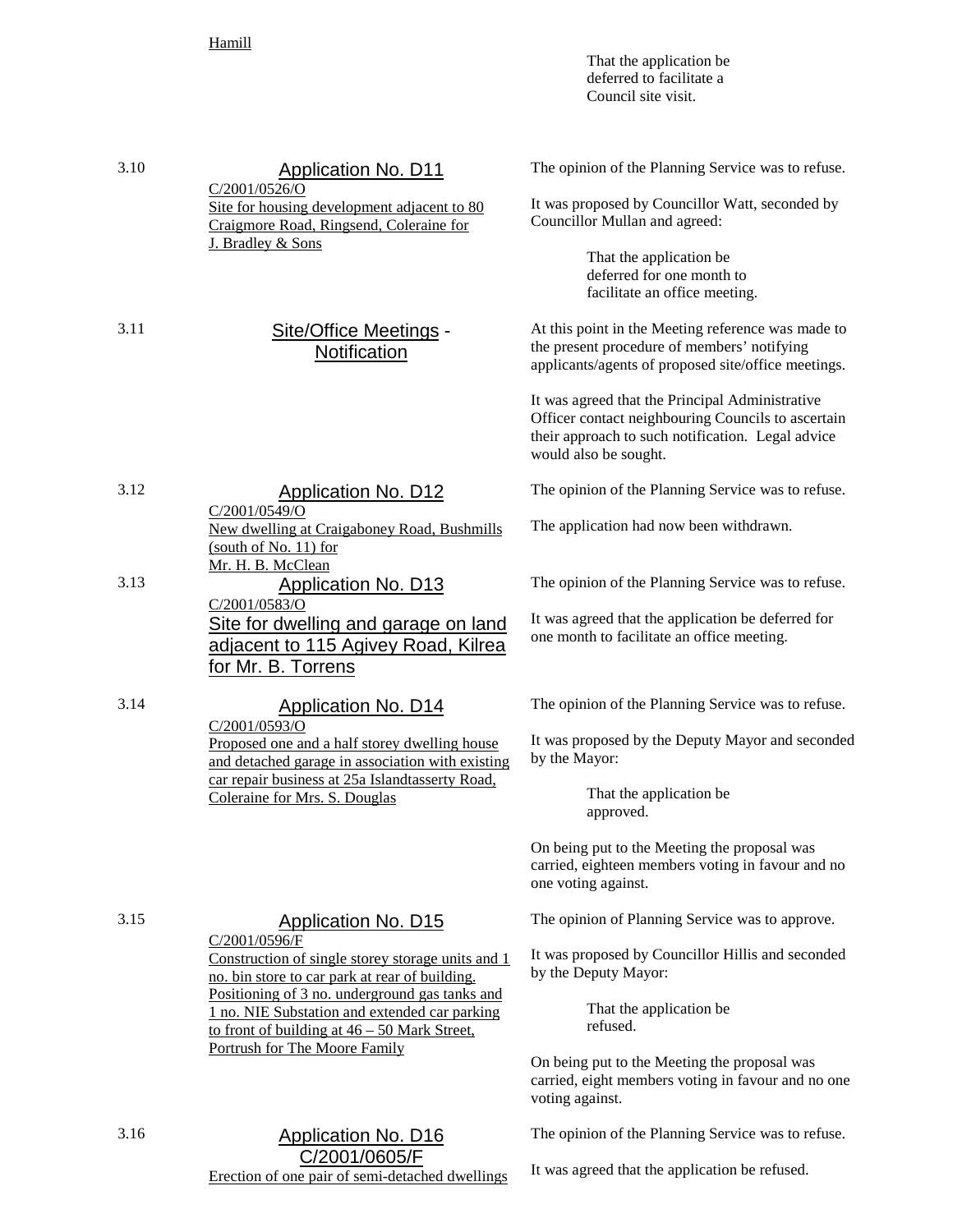|      | with detached garages at Site 27 Millstone off                                                                                                                                |                                                                                                   |
|------|-------------------------------------------------------------------------------------------------------------------------------------------------------------------------------|---------------------------------------------------------------------------------------------------|
|      | Lissadell Avenue, Portstewart for                                                                                                                                             |                                                                                                   |
|      | B & G Mullan                                                                                                                                                                  |                                                                                                   |
| 3.17 | Application No. D17                                                                                                                                                           | The opinion of the Planning Service was to refuse.                                                |
|      | C/2001/0614/O<br>Site for single or one and a half storey dwelling<br>with detached garage 100m NE of 13<br><b>Lisnamuck Road, Aghadowey, Coleraine for</b><br>Mr. N. McIlroy | It was agreed that if the application was not<br>withdrawn within seven days it would be refused. |
| 3.18 | Application No. D18                                                                                                                                                           | The opinion of the Planning Service was to refuse.                                                |
|      | C/2001/0631/F<br>Proposed refurbishment and alterations to<br>commercial premises at 11 and 11a Dunluce                                                                       | It was agreed that the application be refused.                                                    |
| 3.19 | Avenue, Portrush for Ms. R. Forbes<br>Application No. D19<br>C/2001/0650/O                                                                                                    | The opinion of the Planning Service was to refuse.                                                |
|      | <u>Site for bungalow opposite No. 53 Grove Road,</u><br>Garvagh for                                                                                                           | It was agreed that the application be deferred for<br>seven days to facilitate withdrawal.        |
|      | Mr. and Mrs. J. Stewart                                                                                                                                                       | It was further proposed by Councillor Watt and                                                    |

seconded by Councillor Mullan:

one voting against.

That the application be approved in the event of non-withdrawal.

On being put to the Meeting the proposal was carried, seventeen members voting in favour and no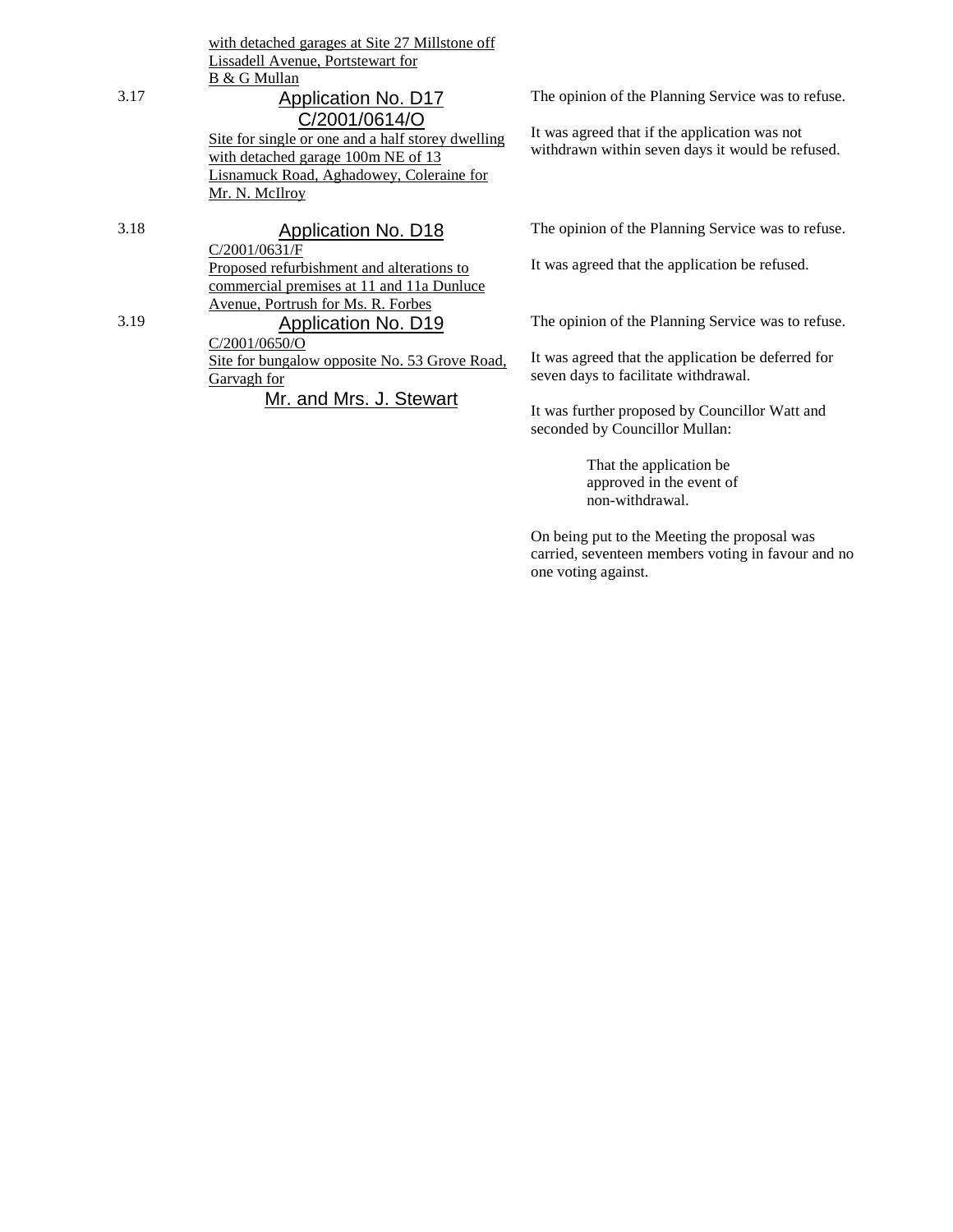## **NEW APPLICATIONS**

3.20 Application No. 13 C/2001/0486/F Redevelopment of site to provide 9 no. self contained, two bedroom apartments on three floors with integral on-site parking to basement level at 158a Main Street, Portrush for Mr. I.

Smith

#### 3.21 Application No. 16  $C/2001/0535/F$

Conversion of existing building into 4 no. apartments (including four storey rear extension) at No. 16 Lansdowne Crescent, Portrush for Mr. I. Smyth

# 3.22 Application No. 26

C/2001/0666/O Proposed site for dwelling at Moneydig Road, Garvagh for Mr. A. Thompson

# 3.23 Application No. 30

C/2001/0685/O Demolition of existing building and replacement with 4 no. new apartments at 8 Princess Street, Portrush for Mr. J. Lennox

#### 3.24 Application No. 34 C/2001/0711/F

Retention of patio doors with guard rail (fixed rail), retention of flat roof over porch and patio door on ground floor at 4 Blackrock Park, Portrush for Mr. A. Russell

#### 3.25 Application No. 41 C/2001/0718/O

Provision of 1 no. retirement farm dwelling opposite 22 Glebe Road, Castlerock for Mr. H. **Conn** 

3.26 Application No. 42 C/2001/0721/O Demolish existing dwelling and construct 2 no. detached dwellings and garages on existing site and side paddock at 17 Boleran Road, Garvagh for Mr. S. Moffat

## The opinion of the Planning Service was to approve.

No further representations had been received within the statutory consultation period and the application would be approved.

### The opinion of the Planning Service was to refuse.

No further representations had been received within the statutory consultation period. The application would be refused.

#### The opinion of the Planning Service was to refuse.

It was agreed that the application be deferred for one month to facilitate a Council site visit.

## The opinion of the Planning Service was to approve.

No representations had been received within the statutory consultation period and the application would be approved.

#### The opinion of the Planning Service was to refuse.

It was agreed that the application be deferred for one month to facilitate a Council site visit.

#### The opinion of the Planning Service was to refuse.

It was agreed that the application be deferred for one month to facilitate a Council site visit.

## The opinion of the Planning Service was to refuse.

It was agreed that the application be deferred for one month to facilitate a Council site visit.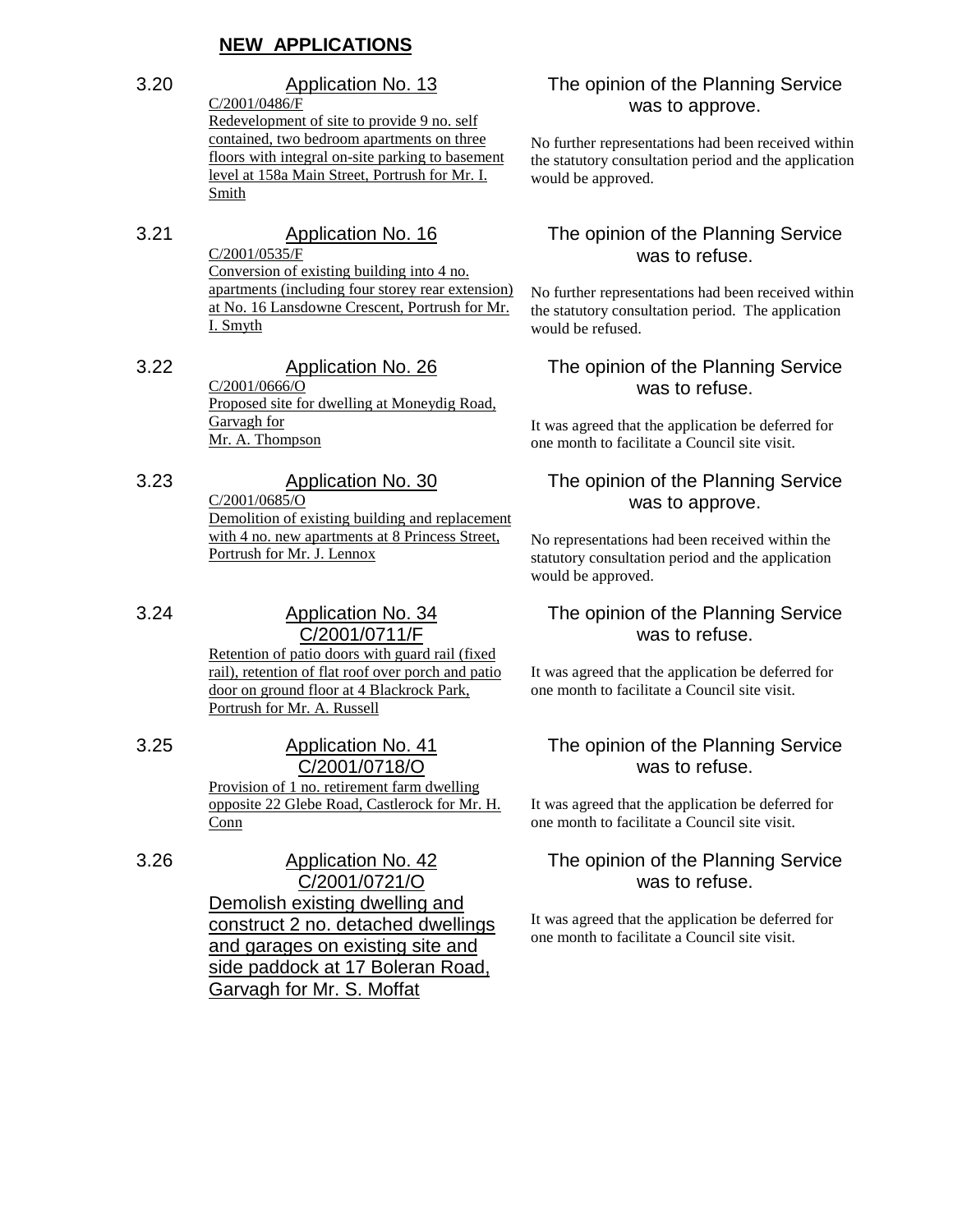#### 3.27 Application No. 47 C/2001/0728/O

Erection of single bungalow on land adjacent to 97 Boleran Road, Garvagh for Mr. P. J. Mullan

# 3.28 Application No. 54 C/2001/0744/F

Replacement cycle shop at 110 Agivey Road, Kilrea for Mr. H. O'Boyle

3.29 Application No. 55 C/2001/0748/O Site for family dwelling and garage on land adjacent to 12 Boleran Road, Garvagh for Mr. P. Bradley

# 3.30 Application No. 57 C/2001/0750/O

Site for single family dwelling with detached garage on land adjacent to No. 10 Boleran Road, Garvagh (Townland Tamnymore) for Mr. P. **Bradley** 

- 3.31 Application No. 65 C/2001/0771/F Erection of 4 no. holiday cottages (revised scheme) at Ballyhome Road/Corbally Road, Portrush for Ballyhome Cottages
- 3.32 Application No. 66 C/2001/0772/O Proposed site for dwelling at Crevolea Road, Blackhill, Coleraine for Mr. and Mrs. T. Paul

## 3.33 Application No. 68 C/2001/0775/O

Outline permission required to increase number of sites from  $21 - 41$  including 2 no. detached, 32 no. semi detached and 7 no. townhouses at Sites 46, 47, 53-55 and 61-78 Ballywillan Road development, Portrush for McCloskey & O'Kane Building Ltd.

# The opinion of the Planning Service was to approve.

Reported that certain environmental health issues had recently been raised.

It was agreed that the application be deferred for one month to facilitate Planning Service to consider these issues.

# The opinion of the Planning Service was to refuse.

It was agreed that the application be deferred for one month to facilitate an office meeting.

# The opinion of the Planning Service was to refuse.

It was agreed that the application be deferred for one month to facilitate a Council site visit.

## The opinion of the Planning Service was to refuse.

It was agreed that the application be deferred for one month to facilitate a Council site visit.

## The opinion of the Planning Service was to refuse.

It was agreed that the application be deferred for one month to facilitate an office meeting.

## The opinion of the Planning Service was to refuse.

It was agreed that the application be deferred for one month to facilitate a Council site visit.

# The opinion of the Planning Service was to refuse.

The application had now been withdrawn.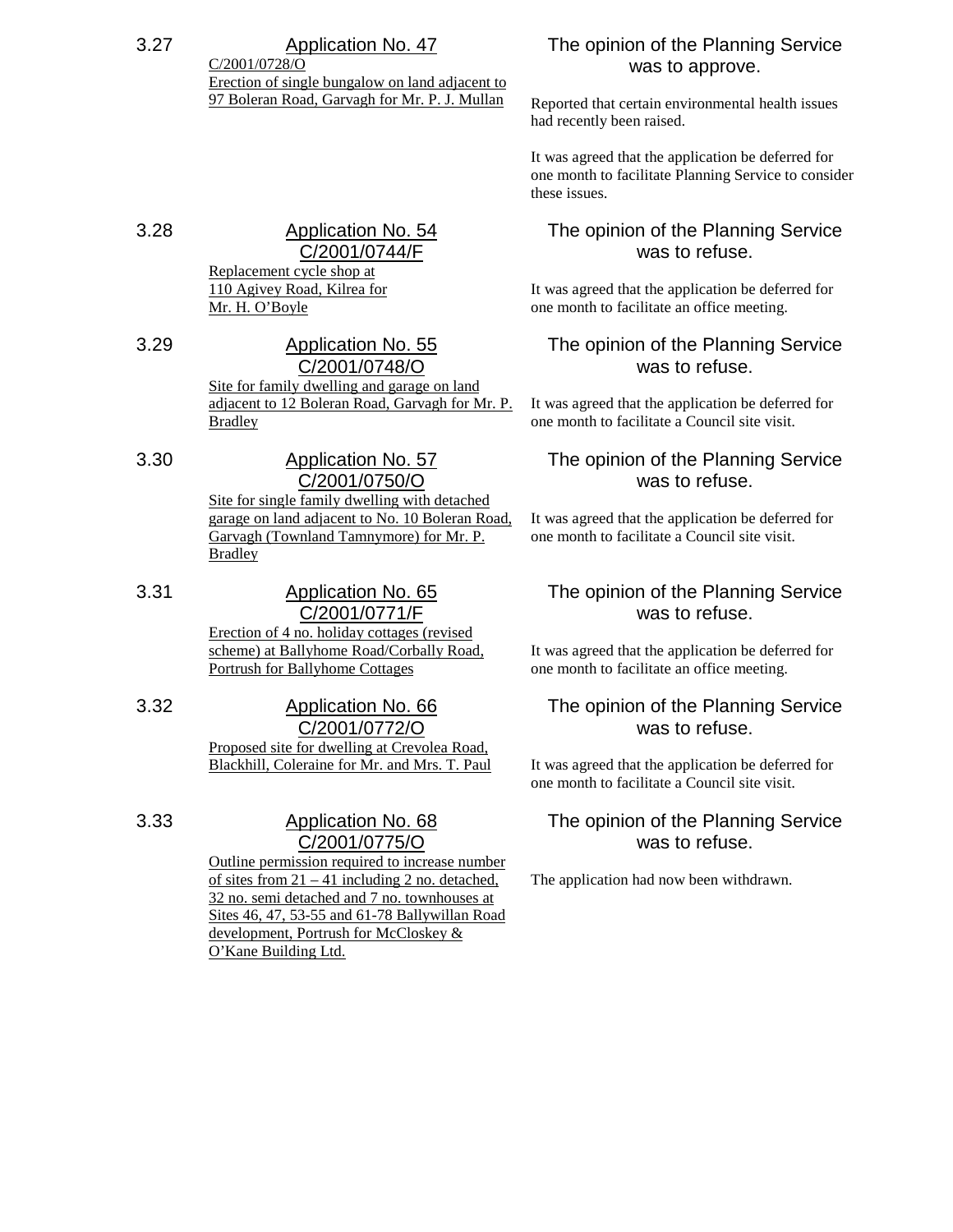## 3.34 General Matters (a) C/2001/0539/O

Site for dwelling opposite 23 Shanlongford Road, Ringsend, Coleraine for Mr. D. Moon;

(b) Rural Housing Association – Houses at Mayboy Road, Garvagh;

(c) Dwelling, Portrush Road, Portstewart – Number of doors;

(d) Demolition of Rock Castle, Portstewart;

(e) Staffing – Enforcement;

(f) Land – West of Wheatsheaf, Coleraine;

(g) Roundabouts – Vegetation;

(h) Removal of rubble – Along shoreline opposite Rock Castle, Portstewart.

#### **4.0 THE PLANNING (NORTHERN IRELAND) ORDER 1991 APPEAL AGAINST ENFORCEMENT NOTICE ISSUED JJB SPORTS**

Read letter from the Planning Appeals Commission advising Council that an appeal had been received against the enforcement notice issued on JJB Sports, Riverside Retail Centre, Coleraine.

Following discussion it was agreed that Council make representation to the Planning Appeals Commission through BDP Planning supporting the issue of this enforcement notice.

#### 5.0 ROYAL TOWN PLANNING INSTITUTE CONFERENCE<br>ELECTED MEMBERS TRAINING - 12<sup>TH</sup> OCTOBER, 2001 **ELECTED MEMBERS TRAINING - 12 LAGAN VALLEY ISLAND COMPLEX, LISBURN**

Reported that Councillor Ms. Alexander was unable to attend the above conference. Any other member wishing to attend should notify the Principal Administrative Officer as soon as possible.

#### **6.0 THE PLANNING SERVICE CORPORATE AND BUSINESS PLANS 2001/02 - 2003/04**

Tabled:

Corporate and Business Plans 2001/02 – 2003/04.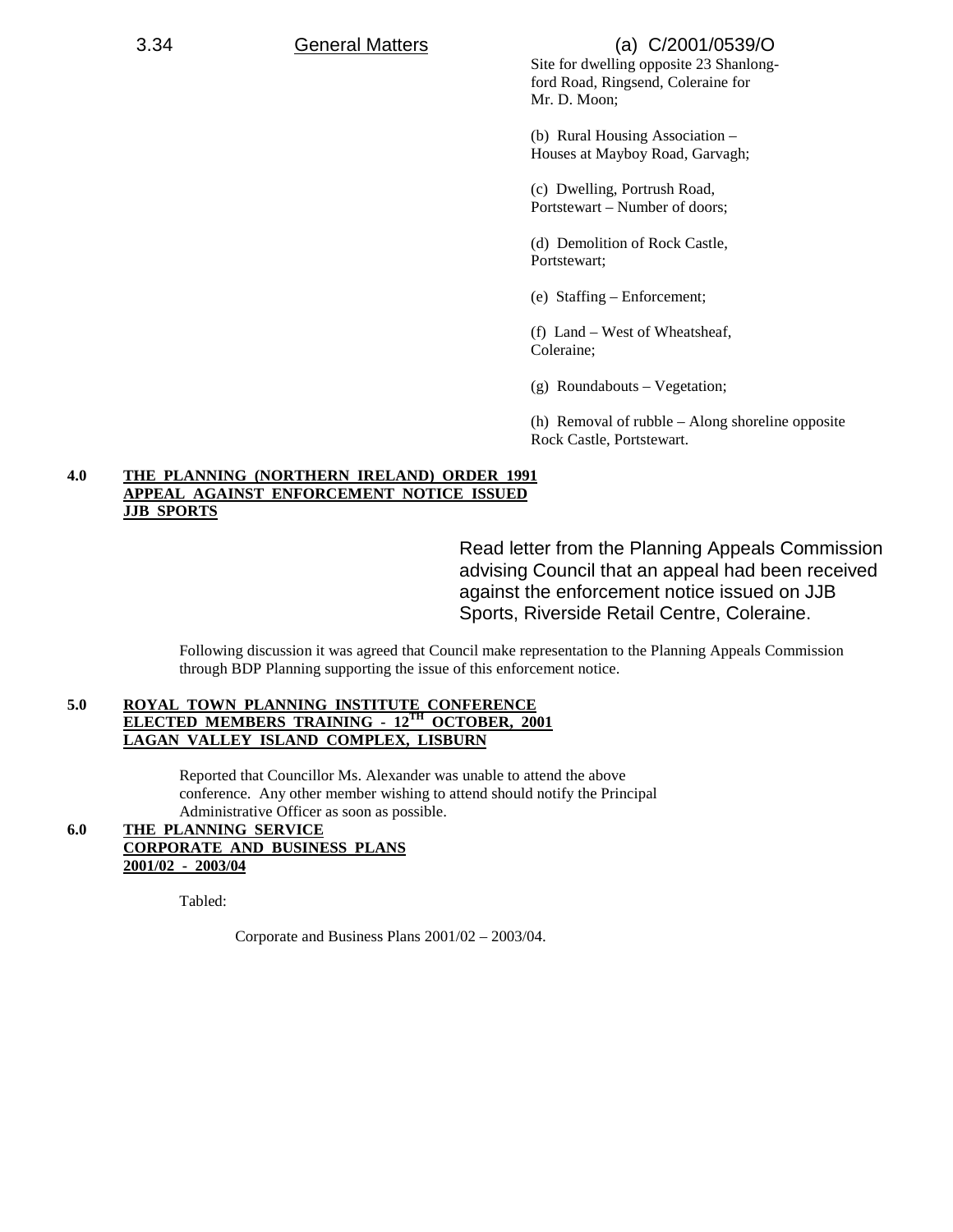## **POLICY AND DEVELOPMENT COMMITTEE**

**18th September, 2001.**

**Present:** Councillor J. M. Bradley, in the Chair

The Mayor, Councillor J. J. Dallat

The Deputy Mayor, Councillor R. D. Stewart

#### Aldermen

E. T. Black (Mrs.) B. Leonard W. T. Creelman

#### **Councillors**

C. S. Alexander (Ms.) D. McClarty D. D. Barbour (Items 3.0 – 16.0) O. M. Church (Mrs.) G. L. McLaughlin T. J. Deans R. A. McPherson E. P. Fielding (Mrs.) A. McQuillan N. F. Hillis W. J. Watt E. A. Johnston (Mrs.)

#### **Officers in**

**Attendance:** Town Clerk and Chief Executive, Director of Technical Services (Items 1.0 – 4.0), Director of Corporate Services, Acting Head of Development Services (Items 1.0 – 4.0), Leisure Services Officer (Items 1.0 – 4.0), Policy Development Officer, Finance Officer (Items 1.0 – 4.0), Principal Administrative Officer and Administrative Assistant

**Apology:** Councillor King

#### **1.0 DEVELOPMENT SERVICES REPORT**

The Report of the Acting Head of Development Services was considered (previously supplied).

Matters arising:

| 1.1 | <b>Coleraine Business</b><br><b>Education Partnership</b> | The Northern Ireland Business Education<br>Partnership had been successful in their<br>negotiations with government agencies to become a<br>'lead' organisation in the co-ordination of delivery of<br>business/education programmes. |
|-----|-----------------------------------------------------------|---------------------------------------------------------------------------------------------------------------------------------------------------------------------------------------------------------------------------------------|
|     |                                                           | Mr. John Mairs, Mr. Willie Montgomery and Mr. Brian Smart<br>from the local branch of the organisation, Coleraine Business<br>Education Partnership, made a presentation to Committee with a<br>view to securing Council funding.     |
|     |                                                           | The representatives gave a breakdown of the activities of the<br>organisation and answered members' questions.                                                                                                                        |
|     |                                                           | The Chairman thanked the representatives for                                                                                                                                                                                          |

I he Chairman thanked the representatives for attending after which they withdrew.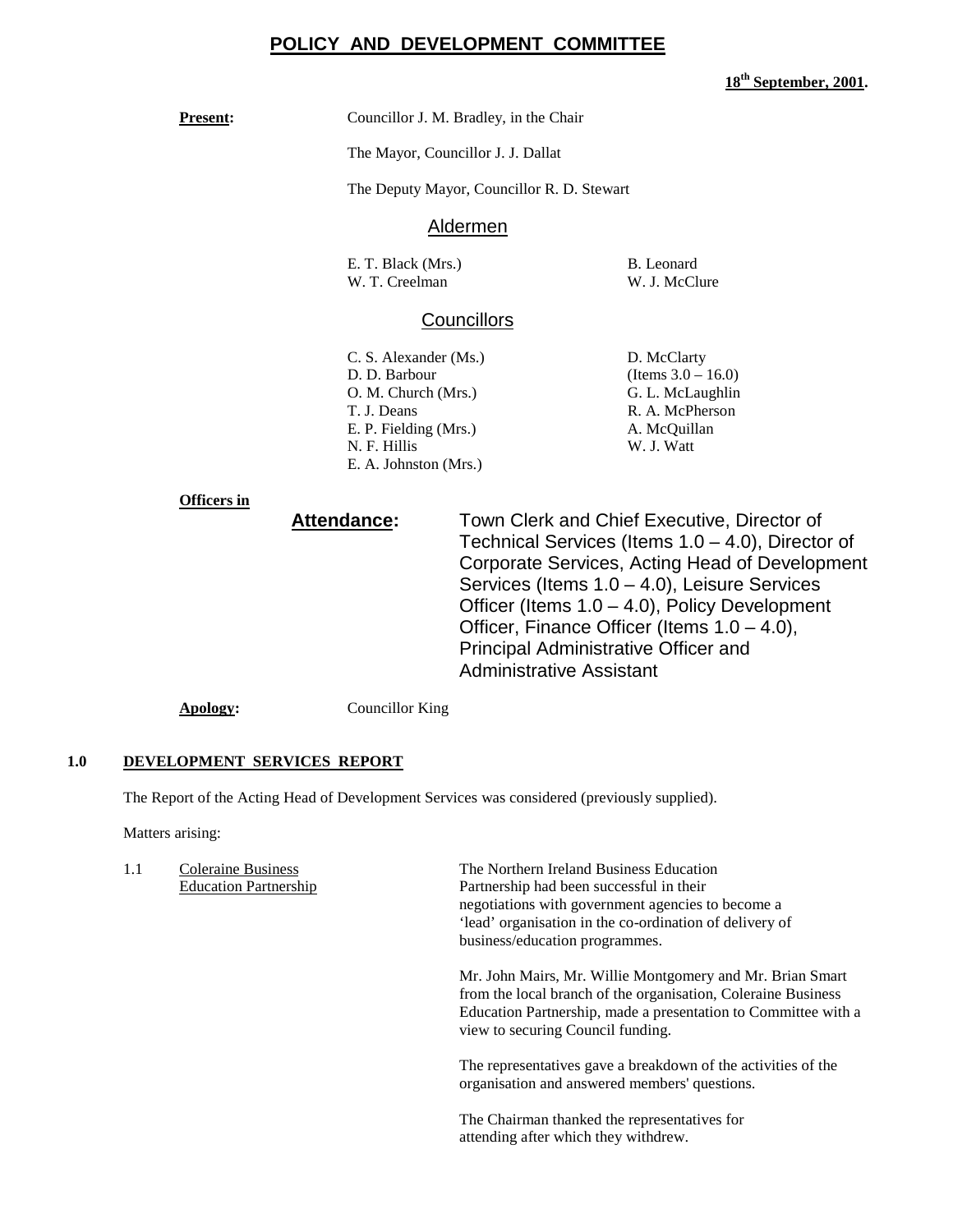It was agreed that the request for funding be considered at the October meeting of Committee.

1.2 North East Visitor & The North East Visitor and Environmental Environmental Management Management Strategy Report had been completed Strategy (executive summary previously supplied). Copies of the full report were available from the Acting Head of Development Services.

Noted.

# **2.0 CORPORATE SERVICES REPORT**

The Report of the Director of Corporate Services was considered (previously supplied).

Matters arising:

2.1 Revision of Charges - Refurbishment of the Fitness Suite was underway Bodytalk Fitness Suite with completion due at the end of October 2001. Guardian Marketing, who had been appointed to manage direct debits and membership sales for the new suite, had proposed a revision of charges. Council is recommended to adopt the revised charges, as outlined in the Report, for a period of two years from the opening of the new facility. 2.2 Loan Sanctions Recommended: That borrowing approval be sought in respect of the undernoted capital

expenditure: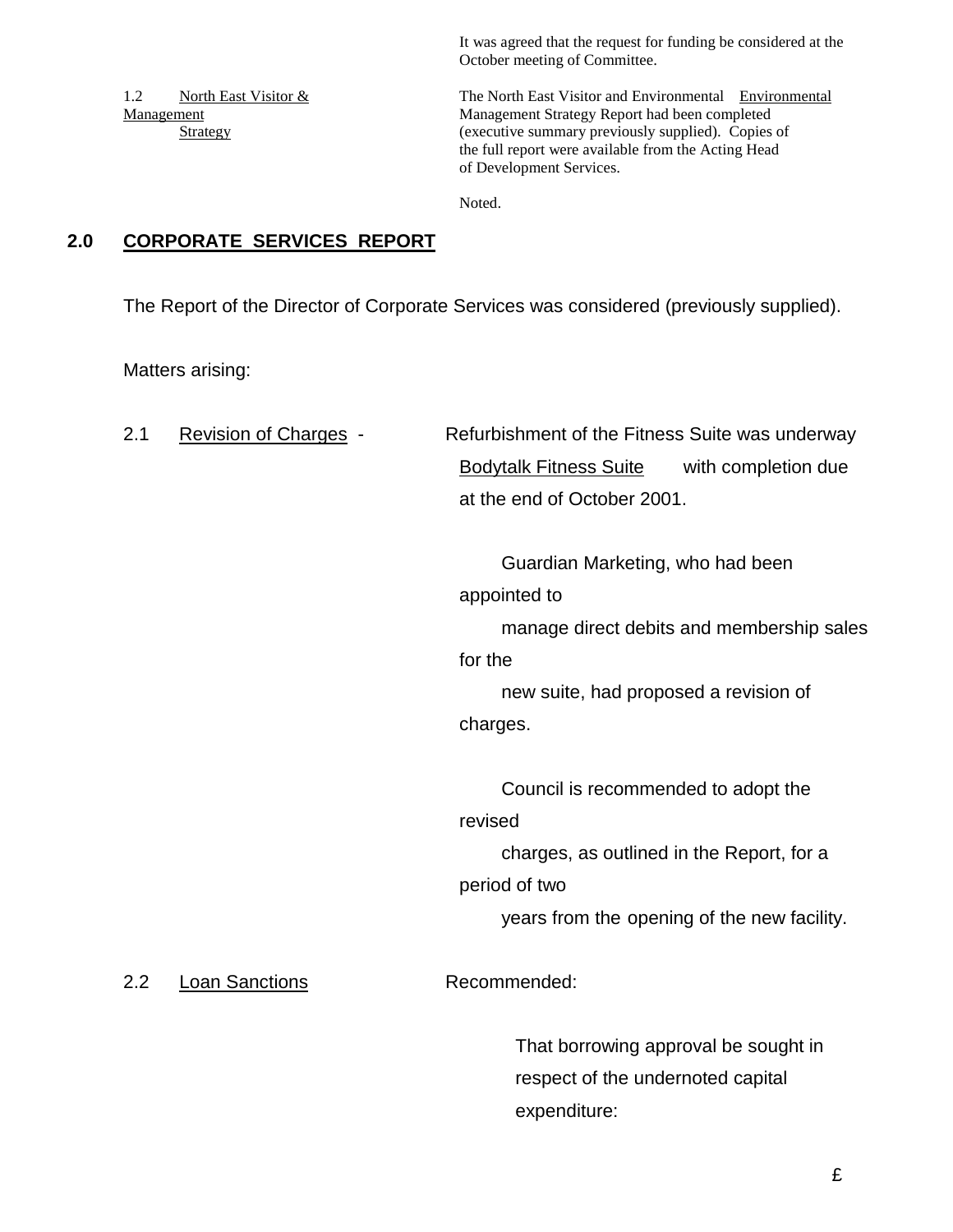## (a) Dunluce Centre Development Scheme 540,000

|     |          | (b) | Craigahulliar Landfill Site $-2nd$ Phase         | 660,000 |
|-----|----------|-----|--------------------------------------------------|---------|
|     |          | (c) | Portballintrae Harbour – Rock                    |         |
|     |          |     | Armouring                                        | 110,000 |
|     |          | (d) | Purchase of Horticultural Machinery              | 50,200  |
|     |          | (e) | Purchase of 3 No. Renault Kangoo                 |         |
|     |          |     | Vans                                             | 20,100  |
|     |          | (f) | Purchase of 1 No. Ford Iveco Van                 | 14,000  |
|     |          | (g) | Portrush Recreation Grounds –                    |         |
|     |          |     | <b>Resurfacing of Tennis Courts</b>              | 28,000  |
| 2.3 | Accounts |     | Committee noted that creditors' payments, as per |         |
|     |          |     | lists circulated, had been issued as follows:    |         |
|     |          |     |                                                  |         |

Revenue A/C - £ 472,980.50 Capital A/C - £ 562,853.05

Members were advised that Petty Cash would be notified separately and that fees for legal services would continue to be kept under review.

#### **3.0 LAND AND PROPERTY**

The Report of the Principal Administrative Officer on Land and Property was considered (previously supplied).

| 3.2 | Market Yard       | The Market Yard Development Brief document |  |
|-----|-------------------|--------------------------------------------|--|
| was |                   |                                            |  |
|     | Development Brief | circulated to members for information.     |  |

#### **4.0 TENDERS - ARCADIA ENVIRONMENTAL IMPROVEMENT SCHEME (PHASE 1)**

Representatives from Ferguson and McIlveen, and a representative from Brian Canavan Associates, were in attendance.

Tenders for the Arcadia Environmental Improvement Scheme had been received at an increase of £197,206 over the original budget estimate, comprising the following:

|                  | Apportioned<br><b>Budget</b> | Tender<br><u>Price</u> | Increase |
|------------------|------------------------------|------------------------|----------|
| Arcadia Building | £258,000                     | £389,782               | £131,782 |
| Play Area        | £300,000                     | £365,424               | £ 65,424 |

The representatives from Ferguson and McIlveen gave a presentation on the reasons for the price variance and outlined measures leading to savings of circa £50,000. Options available to Council were identified as:

- (i) Accept the tender price for the scheme.
- (ii) Proceed with the scheme in phases.
- (iii) Reject the tender price.

Lengthy discussion ensued during which the representatives answered questions and noted members' comments.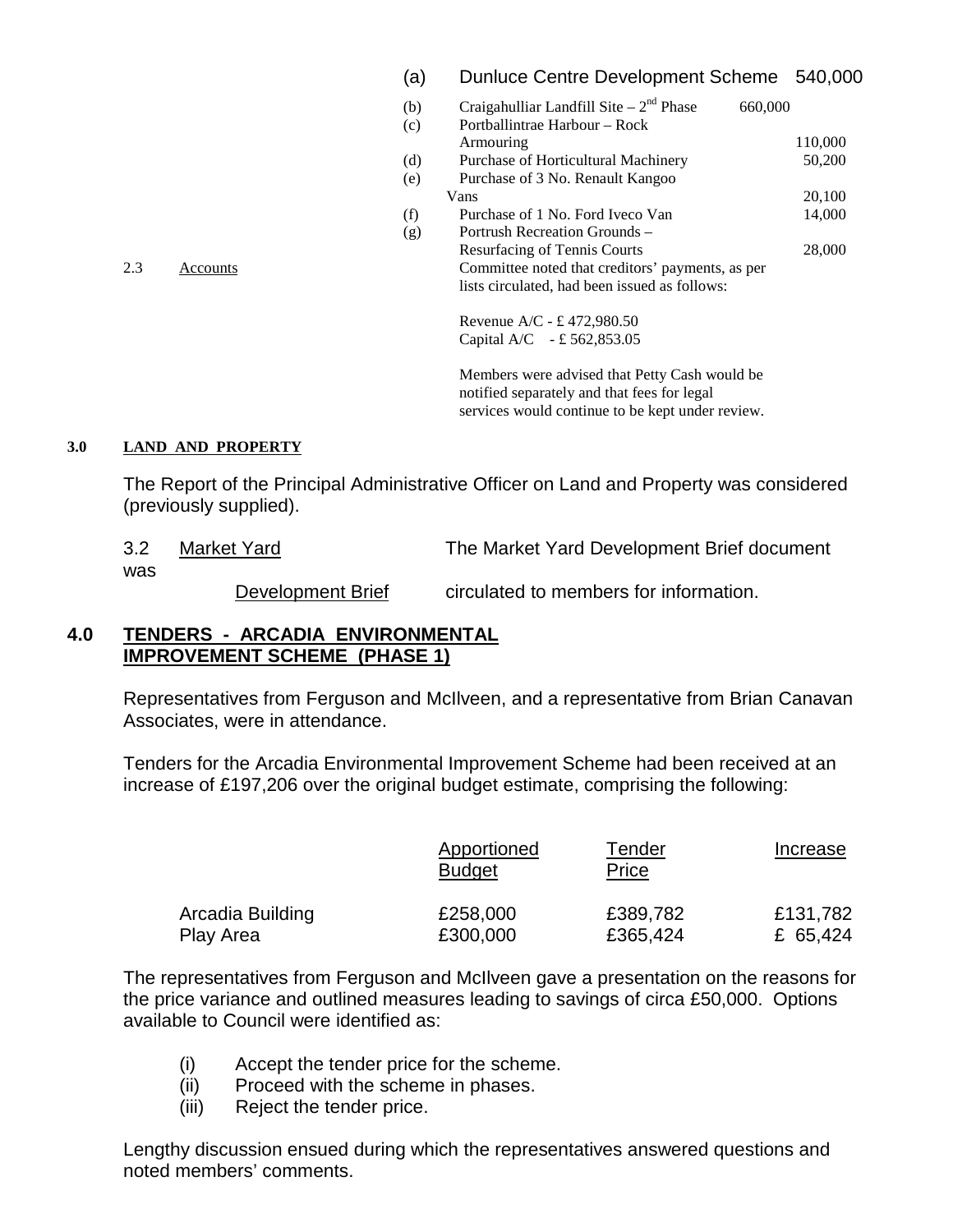It was proposed by Alderman Mrs. Black, seconded by Councillor McClarty and recommended:

That Council proceed with the play area as part of a phased programme.

Ferguson and McIlveen agreed to compile a report on the cost implications for the provision of the play area, to be presented at Council on 25<sup>th</sup> September, 2001, as the initial phase of the programme. A report on the building options could be available for presentation to a future meeting of Committee with the option of proceeding as a separate phase.

The Director of Corporate Services would continue to review the possibility of funding sources for this scheme.

## **5.0 DEPARTMENT FOR SOCIAL DEVELOPMENT - URBAN REGENERATION IN NORTHERN IRELAND**

Consideration was given to the report of the Department of Social Development on Urban Regeneration in Northern Ireland (previously supplied).

Recommended:

That Council support the strategy as outlined in the report.

## **6.0 DEPARTMENT FOR REGIONAL DEVELOPMENT - RAILWAY SAFETY BILL 2001**

Consideration was given to the Department for Regional Development's Railway Safety

Bill

2001 (previously supplied).

Recommended:

That Council support the updating of legislation as outlined in the Bill, with

comment

on the need for updating of contingency and emergency planning through annual inspections.

#### **7.0 THE OFFICE OF THE FIRST MINISTER AND DEPUTY FIRST MINISTER EXECUTIVE'S POSITION REPORT - DEVELOPING THE PROGRAMME FOR GOVERNMENT AND BUDGET 2002 – 03**

Consideration was given to The Office of the First Minister and Deputy First Minister Executive's Position Report (previously circulated).

Whilst welcoming the report it was stressed that, due to financial constraints, each department should prepare a business case to facilitate prioritising.

# **8.0 COLERAINE HARBOUR COMMISSIONERS**

Read letter of formal response from Coleraine Harbour Commissioners.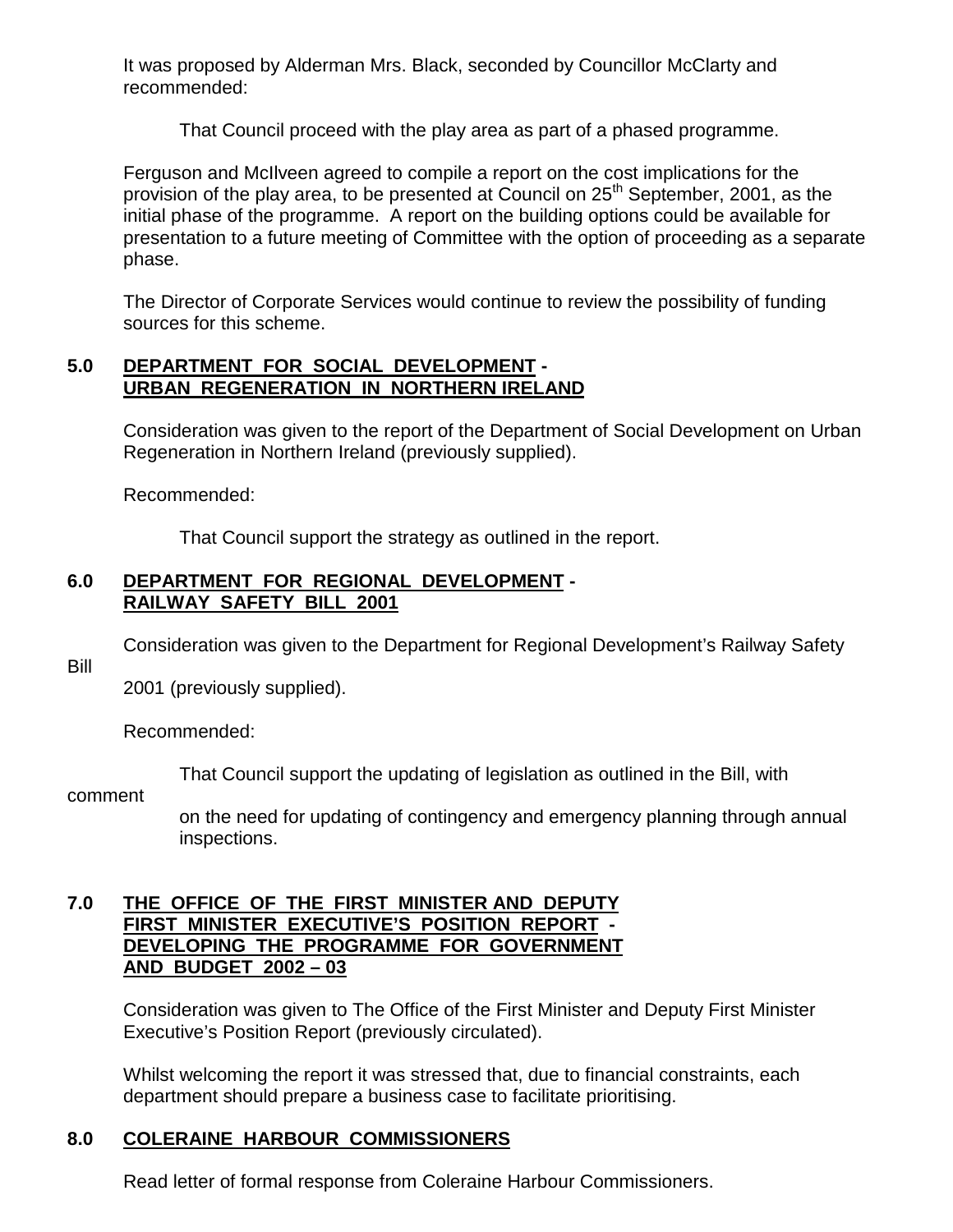Noted.

# **9.0 DEPARTMENT FOR REGIONAL DEVELOPMENT**

Read letter from the Department for Regional Development regarding development of a

draft

Harbour Order.

The Town Clerk and Chief Executive would prepare a response paper on issues which would benefit from updated legislation relating to Coleraine Harbour, for presentation to Committee in October.

# **10.0 NORTHERN IRELAND ECONOMIC CONFERENCE**

Notification was given of the  $6<sup>th</sup>$  Annual Northern Ireland Economic Conference to be held

on

10<sup>th</sup> October, 2001.

Noted.

## **11.0 THE OFFICE OF THE FIRST MINISTER AND DEPUTY FIRST MINISTER**

Notice from The Office of the First Minister and Deputy First Minister regarding telemessages

from Her Majesty The Queen, was circulated for members' information.

# **12.0 OFFICIAL OPENING**

Members were advised of the need to leave all lockers, filing cabinets, drawers etc open in the members' lounge, for security purposes, until after the official opening of the building.

# **13.0 COUNCIL MEETING - 25th SEPTEMBER, 2001**

Members were advised that a presentation would be made to the retiring Director of Leisure Services, Mr. Ian Lee, at 9.00 pm on 25<sup>th</sup> September, 2001, following the Council meeting.

# **14.0 "THE DIAMOND DO" FUNDRAISING EVENING - 12th OCTOBER, 2001**

It was noted that the Mayor's fundraising evening on  $12<sup>th</sup>$  October, 2001 would be taking place on the same night as the Town Twinning Association's French Evening.

# **15.0 CITY STATUS**

An update was given on the current position of Coleraine Borough Council's City Status bid, being prepared by The Town Clerk and Chief Executive.